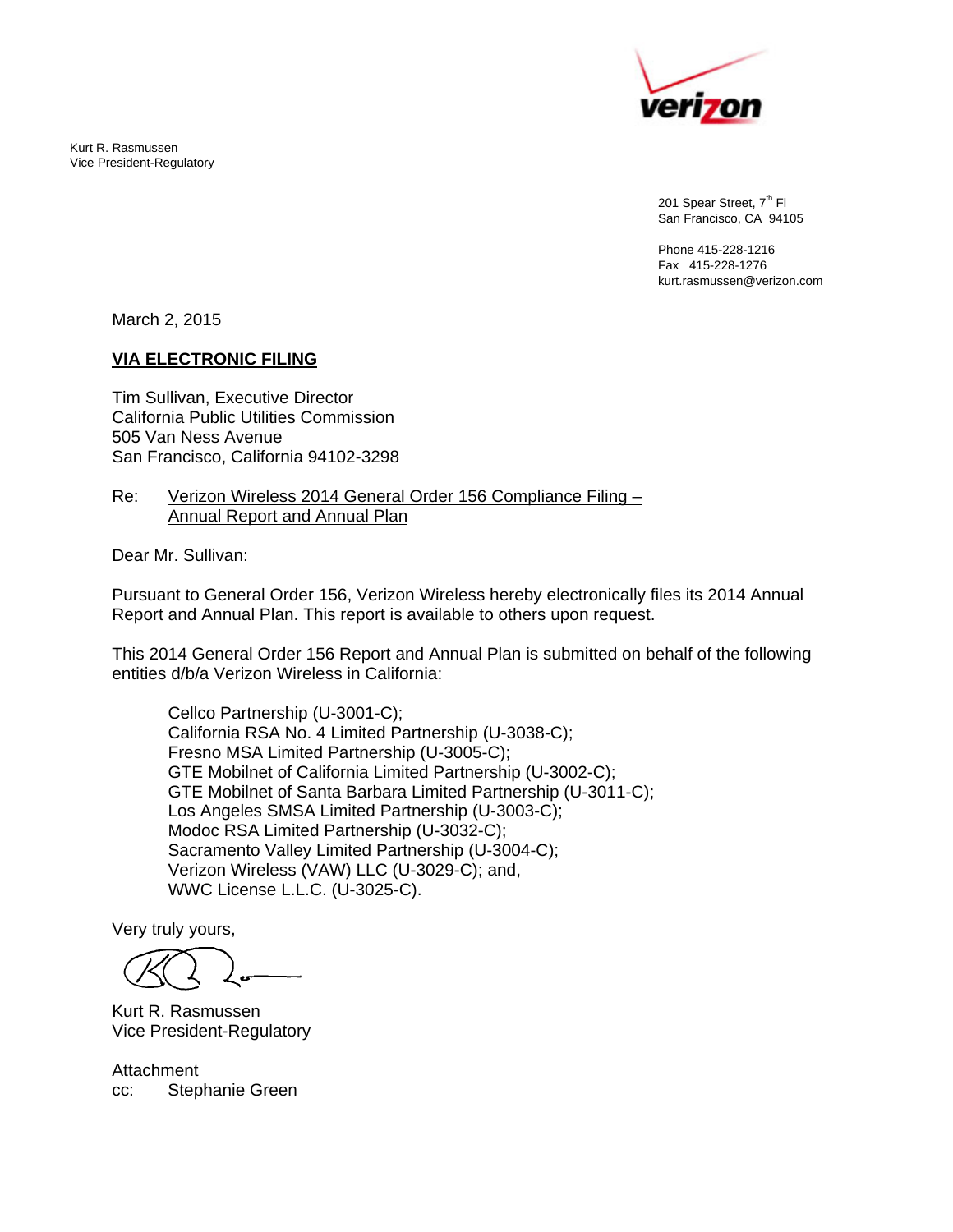

# WOMEN, MINORITY, AND DISABLED VETERAN **ANN NUAL R REPORT T AND ANNUA AL PLA AN BUSINESS ENTERPRISE**

**C CPUC**

**A ANNUA AL REP PORT**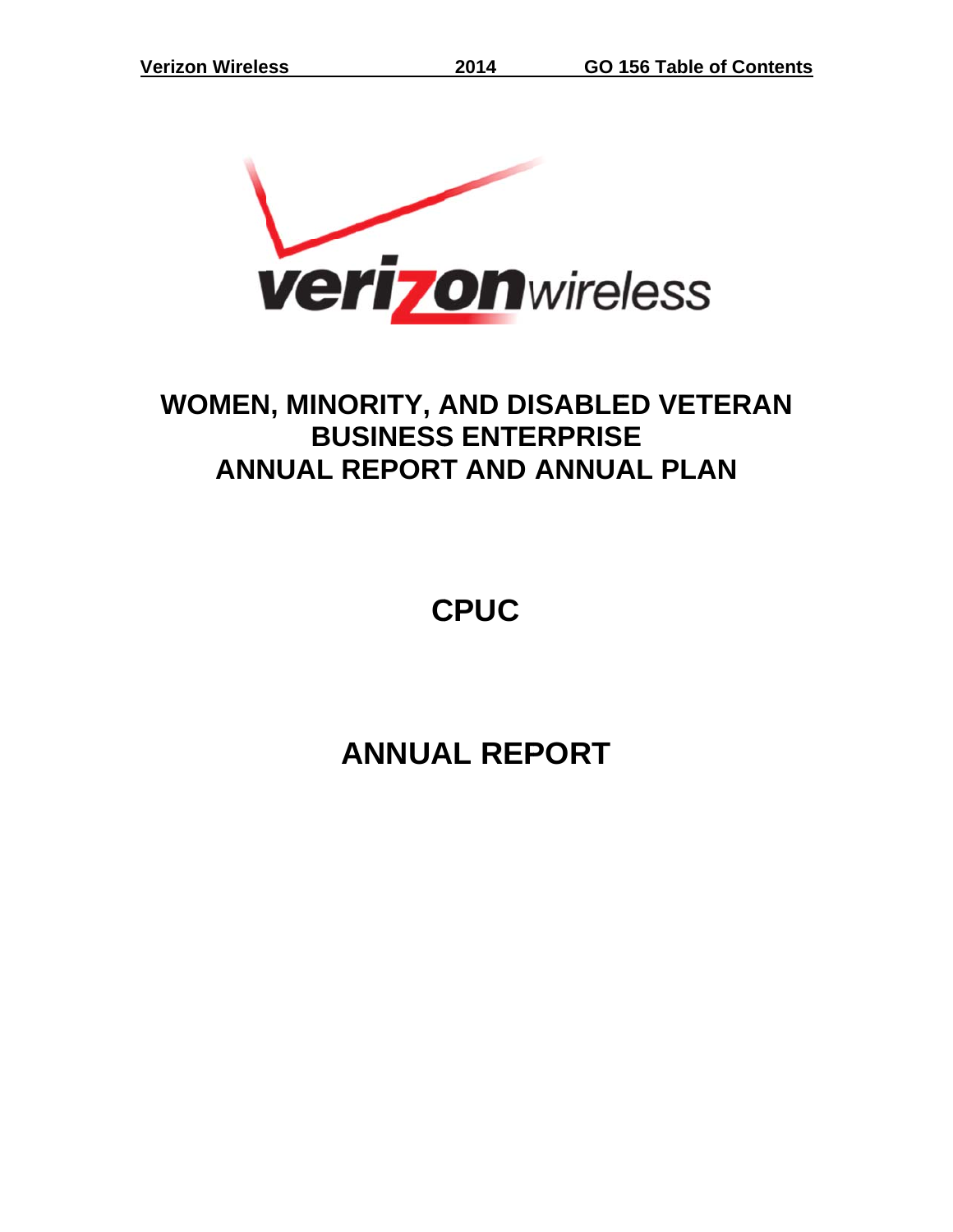| <b>Table of Contents</b> |                                                                        |                       |  |  |  |  |  |  |  |  |  |
|--------------------------|------------------------------------------------------------------------|-----------------------|--|--|--|--|--|--|--|--|--|
| GO 156<br><b>Section</b> | <b>Description</b>                                                     | Page<br><b>Number</b> |  |  |  |  |  |  |  |  |  |
|                          | Introduction                                                           | 1                     |  |  |  |  |  |  |  |  |  |
|                          | Overview                                                               | 2                     |  |  |  |  |  |  |  |  |  |
|                          | <b>Annual Report</b>                                                   |                       |  |  |  |  |  |  |  |  |  |
| 9.1.1                    | Description of WMDVBE program activities - internal & external         | 3                     |  |  |  |  |  |  |  |  |  |
| 9.1.2                    | Summary of WMDVBE purchases                                            | 14                    |  |  |  |  |  |  |  |  |  |
| 9.1.3                    | WMDVBE program expenses                                                | 15                    |  |  |  |  |  |  |  |  |  |
| 9.1.4                    | Description of progress in meeting or exceeding set goals              | 16                    |  |  |  |  |  |  |  |  |  |
| 9.1.5                    | Summary of prime contractor utilization of WMDVBE subcontractors       | 17                    |  |  |  |  |  |  |  |  |  |
| 9.1.6                    | A list of WMDVBE complaints received and current status                | 18                    |  |  |  |  |  |  |  |  |  |
| 9.1.7                    | Summary of purchases and/or contracts in excluded categories           | 19                    |  |  |  |  |  |  |  |  |  |
| 9.1.8                    | Description of efforts to recruit WMDVBE suppliers in low utilization  | 20                    |  |  |  |  |  |  |  |  |  |
| 9.1.9                    | categories<br>Document and data retention policy                       | 22                    |  |  |  |  |  |  |  |  |  |
| 9.1.10a                  | Fuel procurement report                                                | 23                    |  |  |  |  |  |  |  |  |  |
| 9.1.10b                  | Renewable and non-renewable energy report                              | 24                    |  |  |  |  |  |  |  |  |  |
|                          | <b>Annual Plan</b>                                                     |                       |  |  |  |  |  |  |  |  |  |
| 10.1.1                   | Short-term, mid-term, and long-term goals                              | 25                    |  |  |  |  |  |  |  |  |  |
| 10.1.2                   | Description of WMDVBE planned program activities - internal & external | 26                    |  |  |  |  |  |  |  |  |  |
| 10.1.3                   | Plans for recruiting WMDVBE suppliers in low utilization areas         | 30                    |  |  |  |  |  |  |  |  |  |
| 10.1.4                   | Plans for recruiting WMDVBE suppliers in "excluded categories"         | 31                    |  |  |  |  |  |  |  |  |  |
| 10.1.5                   | Plans for subcontracting                                               | 32                    |  |  |  |  |  |  |  |  |  |
| 10.1.6                   | Plans for complying with WMDVBE guidelines                             | 33                    |  |  |  |  |  |  |  |  |  |

# **WOMEN, MINORITY, AND DISABLED VETERAN BUSINESS ENTERPRISE ANNUAL REPORT AND ANNUAL PLAN**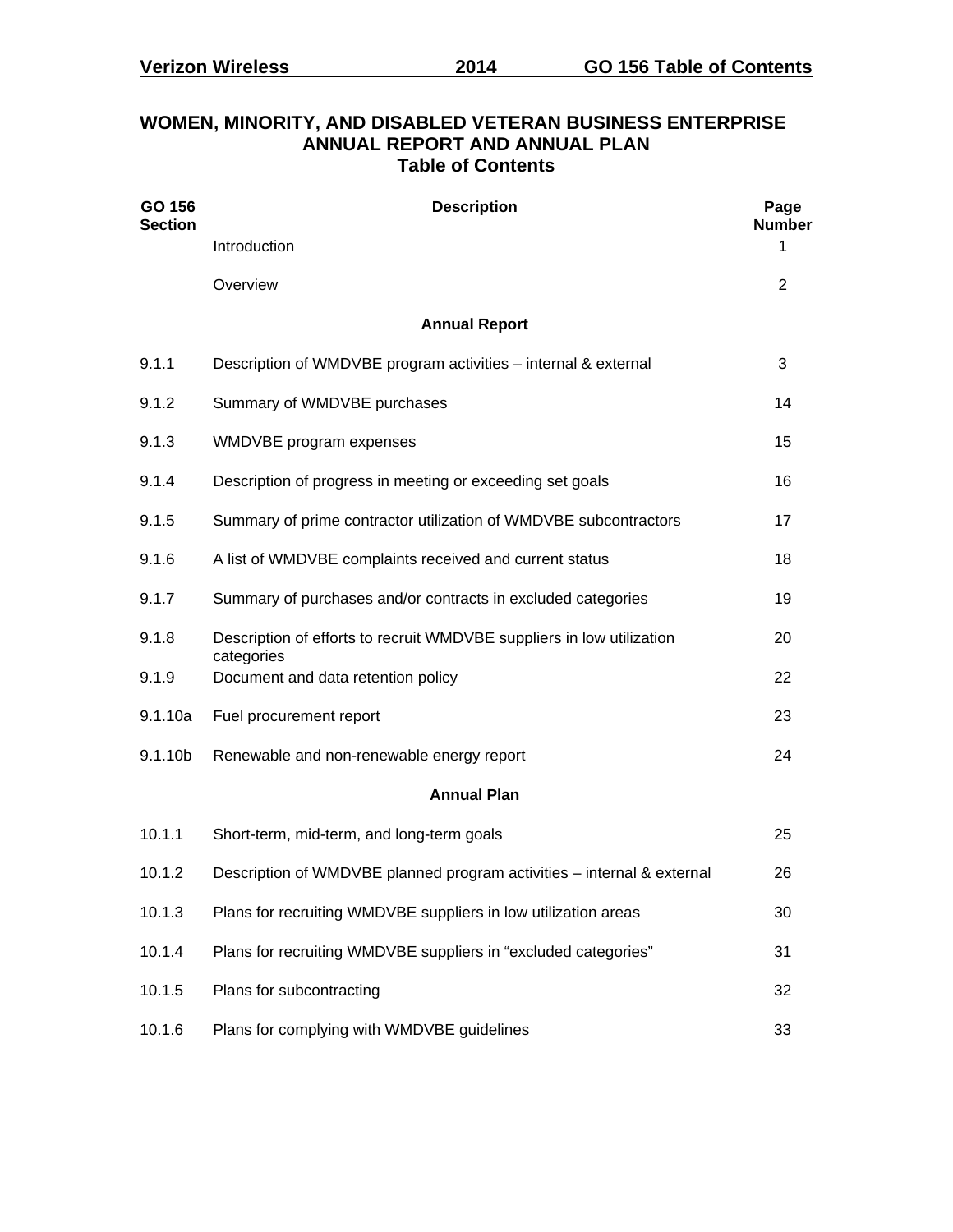## **INTRODUCTION**

In accordance with the requirements of the California Public Utilities Commission, (CPUC) General Order 156, Verizon Wireless hereby electronically submits the attached Annual Report and Annual Plan that cover women, minority, and veteran-owned business enterprise (WMDVBE) activities from January 1, 2014 – December 31, 2014.

Verizon's investment in California's network infrastructure is an investment in the economic future of the state. At Verizon, we are differentiating ourselves in the marketplace by building superior networks and delivering innovative technologies particularly in consumer broadband, business and government, and wireless. Our infrastructure investment breaks down traditional technological boundaries, providing powerful solutions that enable people and businesses to connect however, whenever and wherever they want. This creates opportunities that are borderless and that bring great benefits to our customers, employees, suppliers and communities in the Golden State.

For purposes of the GO156 submission, Verizon Wireless' spending with diverse suppliers will be filed separately from Verizon Telecom and Verizon Business.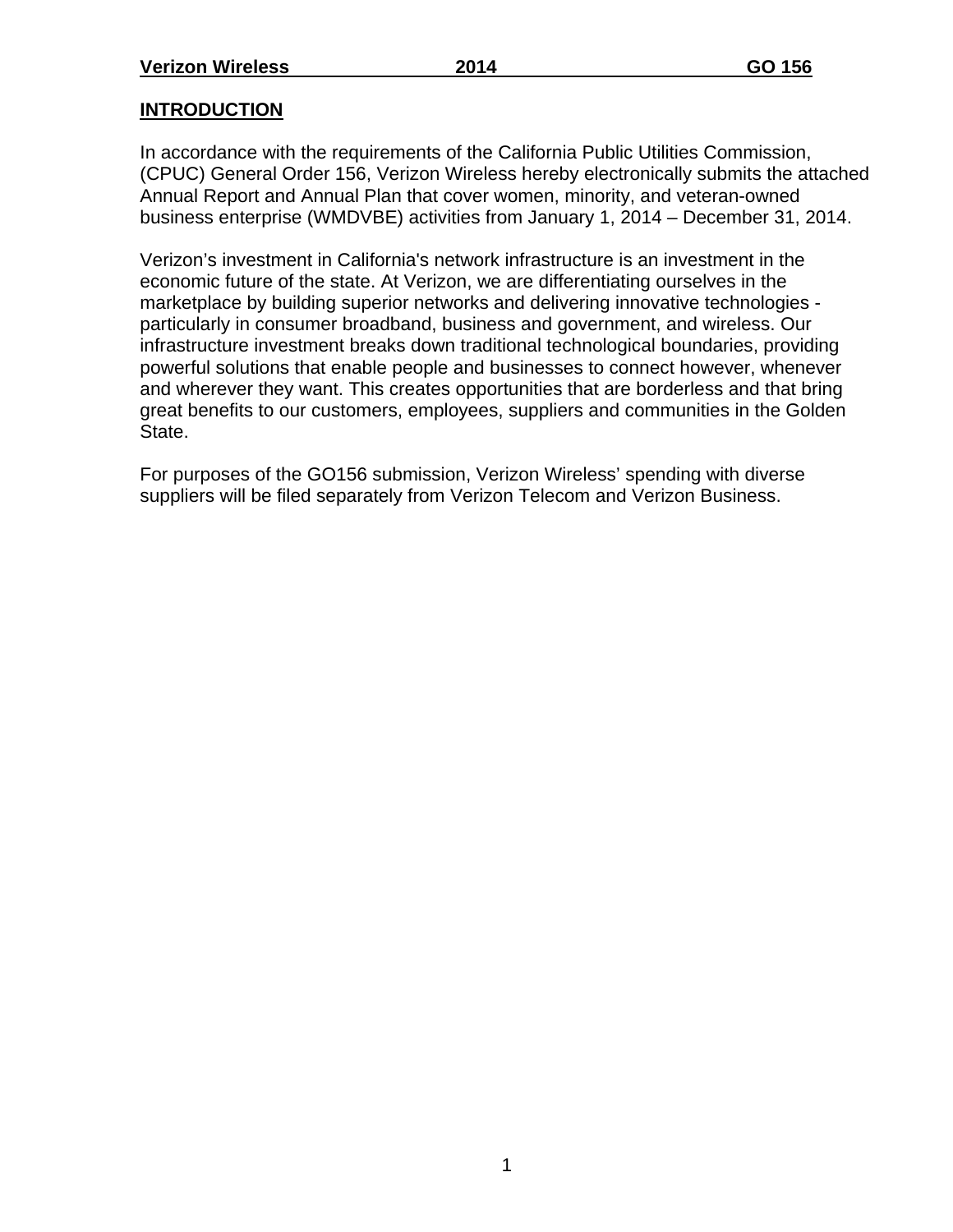### **OVERVIEW**

In 2014, Verizon Wireless spent 21.6% of its procurement dollars with WMDVBEs. These results support our longstanding commitment to the inclusion and utilization of diverse suppliers throughout our supply chain.

Verizon is committed to promoting and integrating WMDVBEs into our supply chain. We believe that including WMDVBEs in our sourcing process can provide us the greatest opportunity to develop the most innovative, highest quality, and most cost-effective business solutions. Through direct experience, we know that inclusion of WMDVBEs in our business can enable us to deliver business benefits and outstanding results that could otherwise not be possible. We strive to ensure that our business leaders have a broad understanding of the business case for working with WMDVBEs and the competitive advantage that a robust supplier diversity process can provide the company.

In the following sections of this report, Verizon discusses each topic in Sections 9.1.1 through 10.1.6.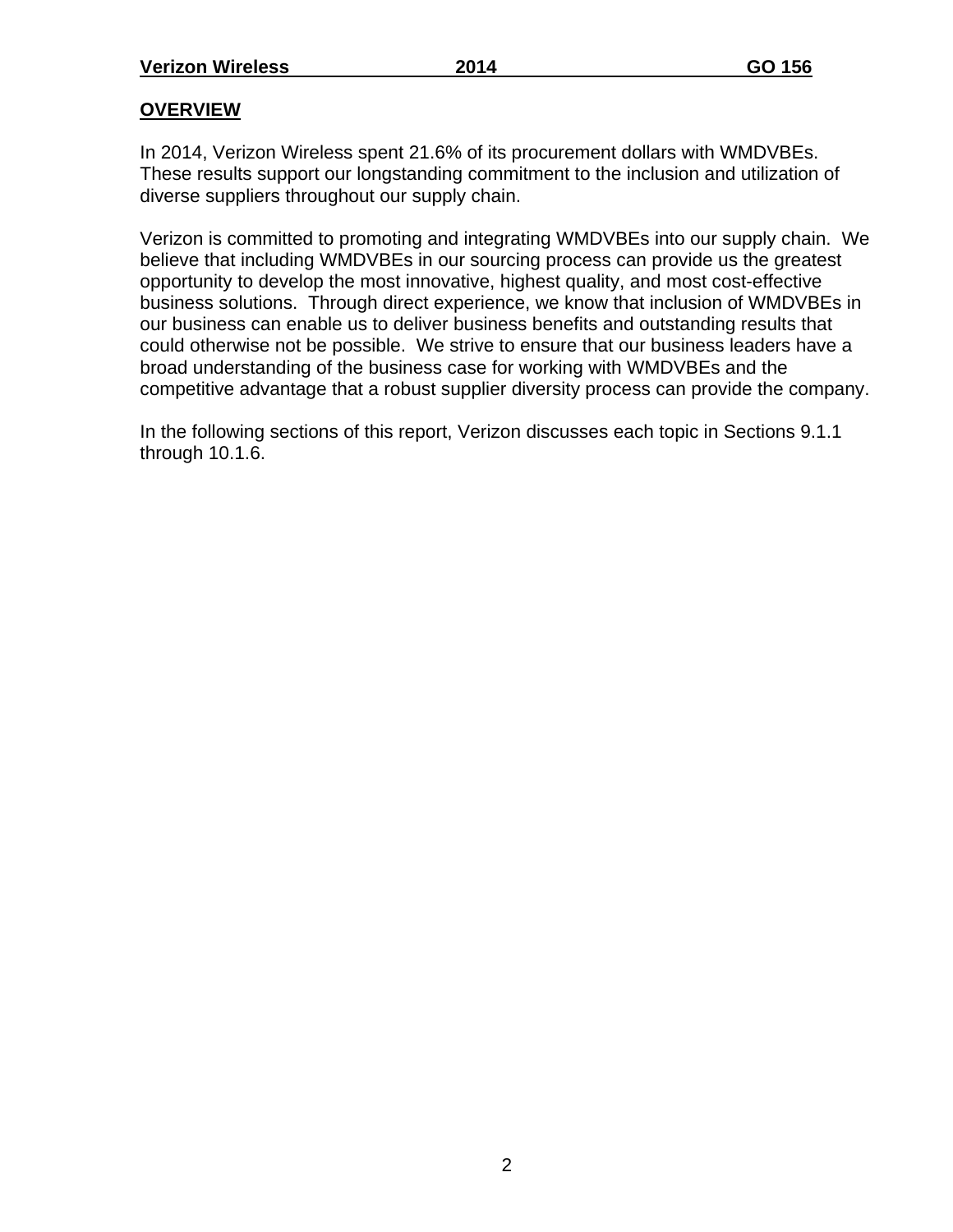#### **GO 156, §9.1.1: A description of WMDVBE program activities engaged in during the previous calendar year. Internal program activities.**

### **INTERNAL PROGRAM ACTIVITIES**

### Key Procurement Opportunities

As Verizon continues to introduce new technologies throughout California, the results have meant new and exciting opportunities for customers and also for the supplier base providing the support for those technologies. In 2014, Verizon Wireless continued to focus on enhancing our 4G LTE mobile broadband network concentrating on wireless solution initiatives and supplying opportunities to a wide spectrum of vendors providing everything from network cellular construction to data network architectures.

Verizon continued to focus on reinventing our network around mobility, broadband and global connectivity to create a platform for long-term growth. We continue our efforts to provide key opportunities to women, minority and disabled veteran business enterprises in these and other areas of focus in Verizon's supply chain.

### Verizon Supplier Diversity Team

Verizon Supplier Diversity team's mission is to identify qualified WMDVBEs, drive the growth of diverse spend and build sustainable value-added partnerships. These valueadded partnerships strengthen the communities we serve and creates a value-growth strategy for our shareholders. At Verizon, we strive to provide maximum opportunity for WMDVBEs to compete on an equal basis with all other suppliers who meet our product, service, procurement and contractual requirements.

We understand a successful supplier diversity program requires objective setting, goals alignment and relationship management. We make a point to develop strong relationships with WMDVBEs to assist them in achieving success. The team manages programs to optimize exposure and ensure WMDVBEs are given opportunities to compete for our business, and we have developed very detailed metrics and reports that enable us to effectively monitor our results and identify areas of improvement and opportunities.

Verizon supports numerous outreach/advocacy organizations, which promote and support the development of WMDVBEs through memberships, board of directors and committee positions, as well as sponsorships. Our sponsorships and participation with these organizations give us the opportunity to make valuable business connections and partnerships, while providing additional training, support, and capacity building assistance to diverse business.

### WMDVBE Contract Commitments

We continue to build into our contracts WMDVBE commitments with suppliers in support of our principles and to encourage diversity in supplier development, growth and utilization. We believe that driving diverse supplier utilization through our supply chain will fuel the economy in the diverse business community and provide a multiplier effect for diverse business utilization.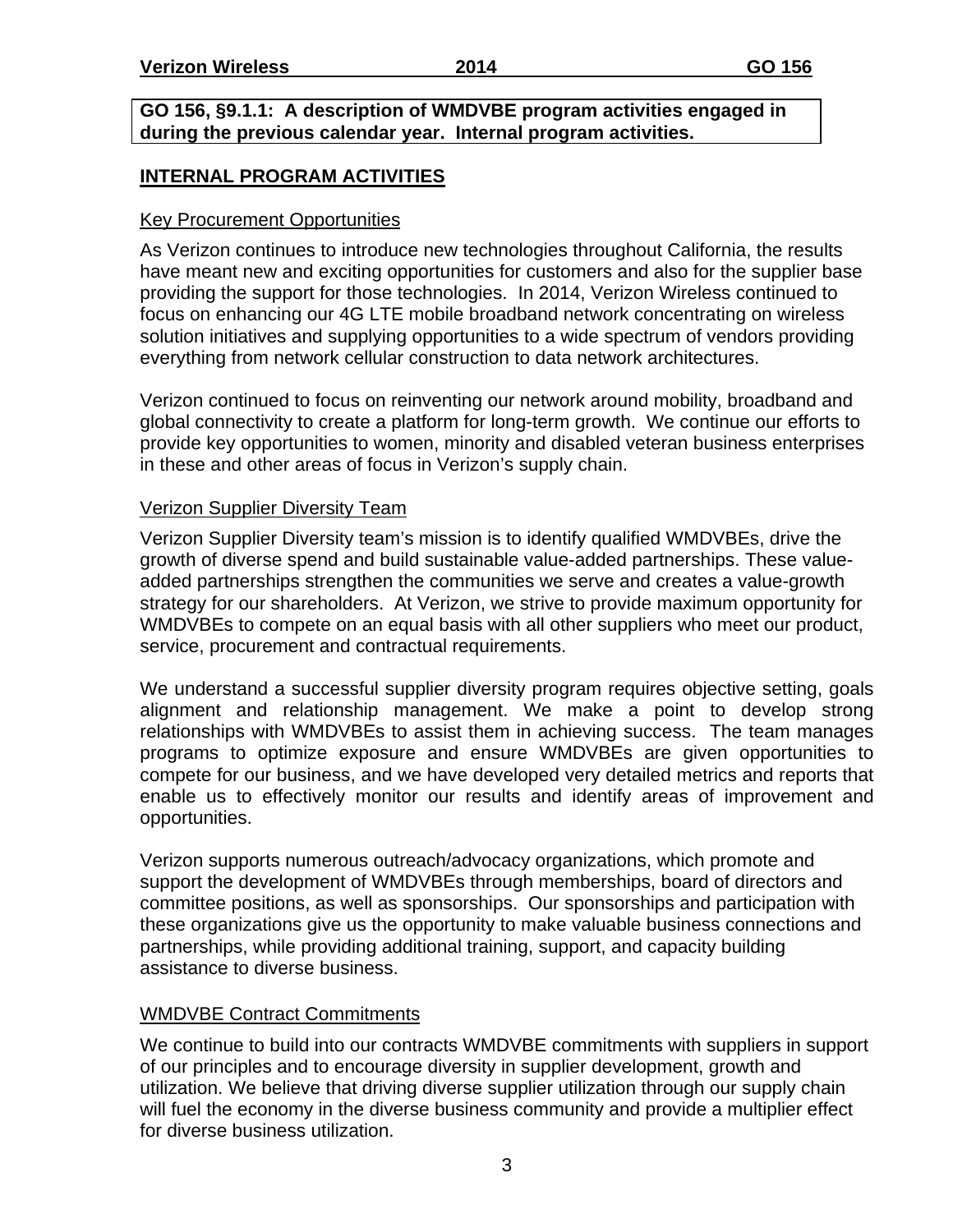### Annual Plans

Verizon's purchases of goods and services are obtained via a competitive bid process for contracts over \$1M and managed by Sourcing Process Leaders ("SPLs") within Verizon's Strategic Sourcing organization. The Strategic Sourcing organization's performance agreements include WMDVBE goals and objectives.

### Employee Education

- **Supplier Diversity Awareness Training** Verizon continued to focus on its employee supplier diversity education training. Supplier Diversity single points of contact are subject matter experts who provide information on certifications, reinforce the business case for supplier diversity, and continually educate the Strategic Sourcing organization on the various diversity resources for the identification of diverse suppliers. To enhance awareness training, in 2014, the Supplier Diversity Team implemented on-line Supplier Diversity Training specifically for the Strategic Sourcing organization.
- **Business Group Meetings and Conferences** –The Supplier Diversity team participates in business group meetings and conferences. During these meetings, with line of business senior leaders, the team is able to share supplier diversity goals, results and initiatives. Follow-up meetings take place to insure Verizon makes progress toward meeting its supplier diversity goals.

### Supplier Diversity Champions

Verizon has Supplier Diversity Champions within Sourcing and Procurement and other internal organizations. These champions identify minority business opportunities and advocate at all employee levels by educating employees on the benefits of Supplier Diversity within the company and the corporate community. Verizon has a network of Supplier Diversity champions in Procurement, Marketing and the various lines of business that help broadcast and support Verizon's Supplier Diversity initiatives within their departments and the business community. The champions also educate diverse suppliers on certification and verification, on-line registration, small business development and how to do business with Verizon. These advocates also attend and participate at many outreach events such as trade fairs, conferences, community fairs, and business development workshops.

### Capacity Building Program - Premier Supplier Academy

In 2014, Verizon expanded its efforts with the Premier Supplier Academy (PSA) to grow our direct supplier procurement. The PSA provides an invaluable opportunity for invited WMDVBE's to meet with Verizon's prime suppliers; enables Verizon's primes to develop new business relationships; encourages our prime suppliers to provide additional opportunities for women, minority and service disabled veteran owned businesses to participate in their procurement process. The PSA consists of two segments: 1) How to Do Business Workshops and 2) Supplier Diversity Fairs.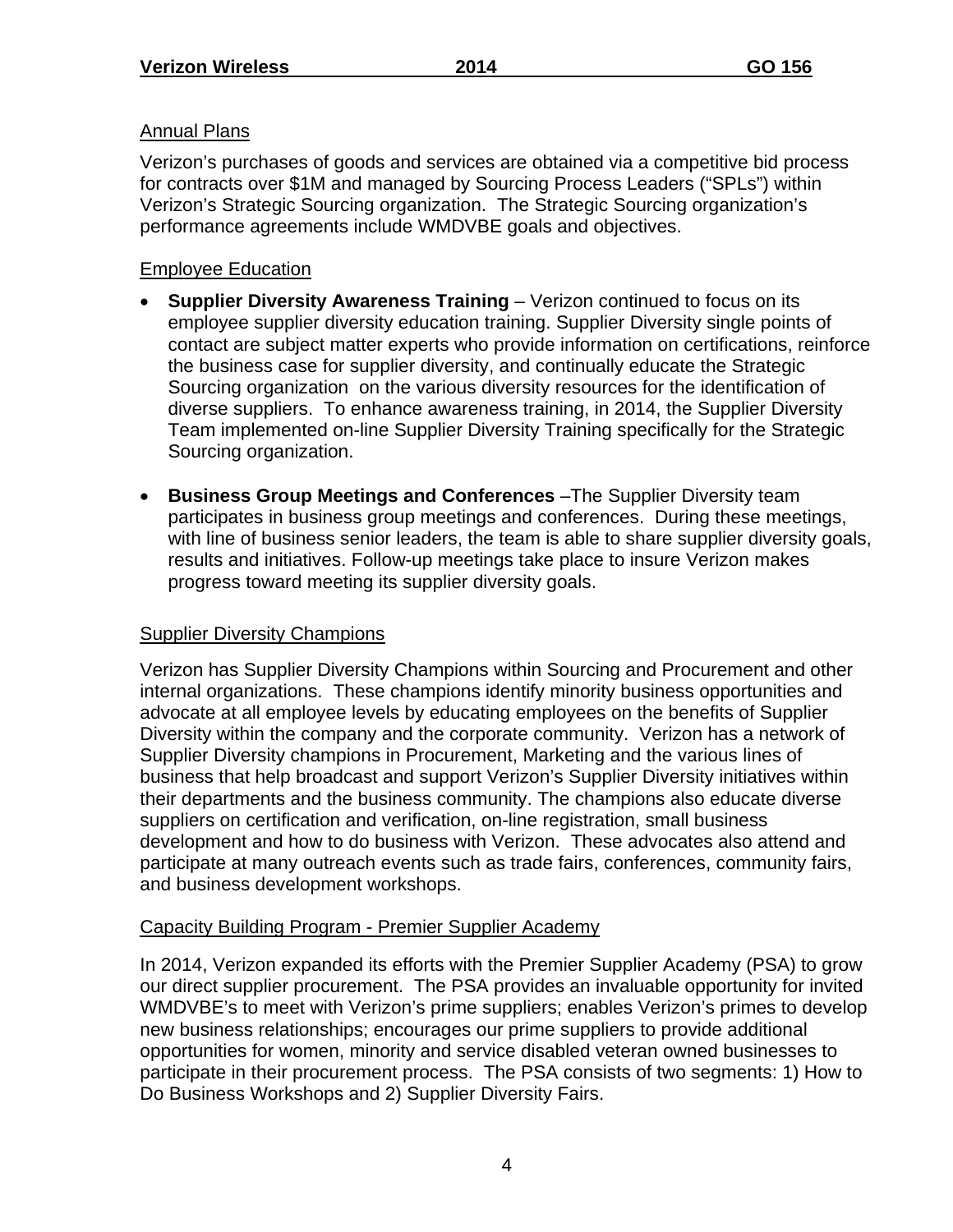### **How To Do Business Workshops**

- First quarter 2014, Verizon's prime supplier for staffing and contingent workforce services, met with seven (7) minority, women and service disabled veteran owned business enterprises (WMDVBEs) to discuss second-tier opportunities and to discuss contingent workforce staffing opportunities.
- Third quarter 2014, Verizon Federal met with six (6) WMDVBEs to discuss second-tier government contract opportunities.

### **Supplier Diversity Fair**

- Second quarter 2014, Verizon Multi-Cultural Marketing team met with nine (9) WMDVBEs firms to discuss opportunities in the Marketing services areas such as printing, marketing, signage and promotional products. The PSA Supplier Diversity Marketing Fair provided diverse suppliers an opportunity to gain a better understanding of Verizon's marketing business needs and compatibilities.
- Fourth quarter 2014, Verizon Wireless Network Services and Supplier Diversity teams conducted a PSA Supplier Diversity Network Services Fair and met with seven (7) WMDVBEs to discuss procurement opportunities in data antenna services, network engineering, cell site construction and maintenance.

### Internal Communication

In 2014, the Verizon Supplier Diversity team continued with an extensive internal communications effort:

- 1. Verizon issued comprehensive reports that tracked supplier diversity progress. Verizon also issued reports that tracked progress toward California WMDVBE goals. Verizon's Supplier Diversity Leadership team provided detailed presentations about progress to Verizon business unit leaders, other key internal stakeholders, external advocacy groups, and WMDVBE suppliers.
- 2. Verizon's supplier diversity website provides current information on certification and registration, supplier selection criteria, contact information, and other pertinent information for prospective suppliers.

### Key California Initiatives

Each year, Verizon strives to exceed its supplier diversity goals. To do so, the Supplier Diversity team focuses on initiatives designed to integrate diversity into our procurement process and garner company-wide participation. There were several keys initiatives for 2014 include the following:

**Focus on Business and Procurement Opportunities:** Verizon continued to focus on business and procurement opportunities associated with network services, workforce enhancement and service agreements in continued support of building the infrastructure for our FiOS and 4G LTE networks. Verizon's Supplier Diversity team led a strategic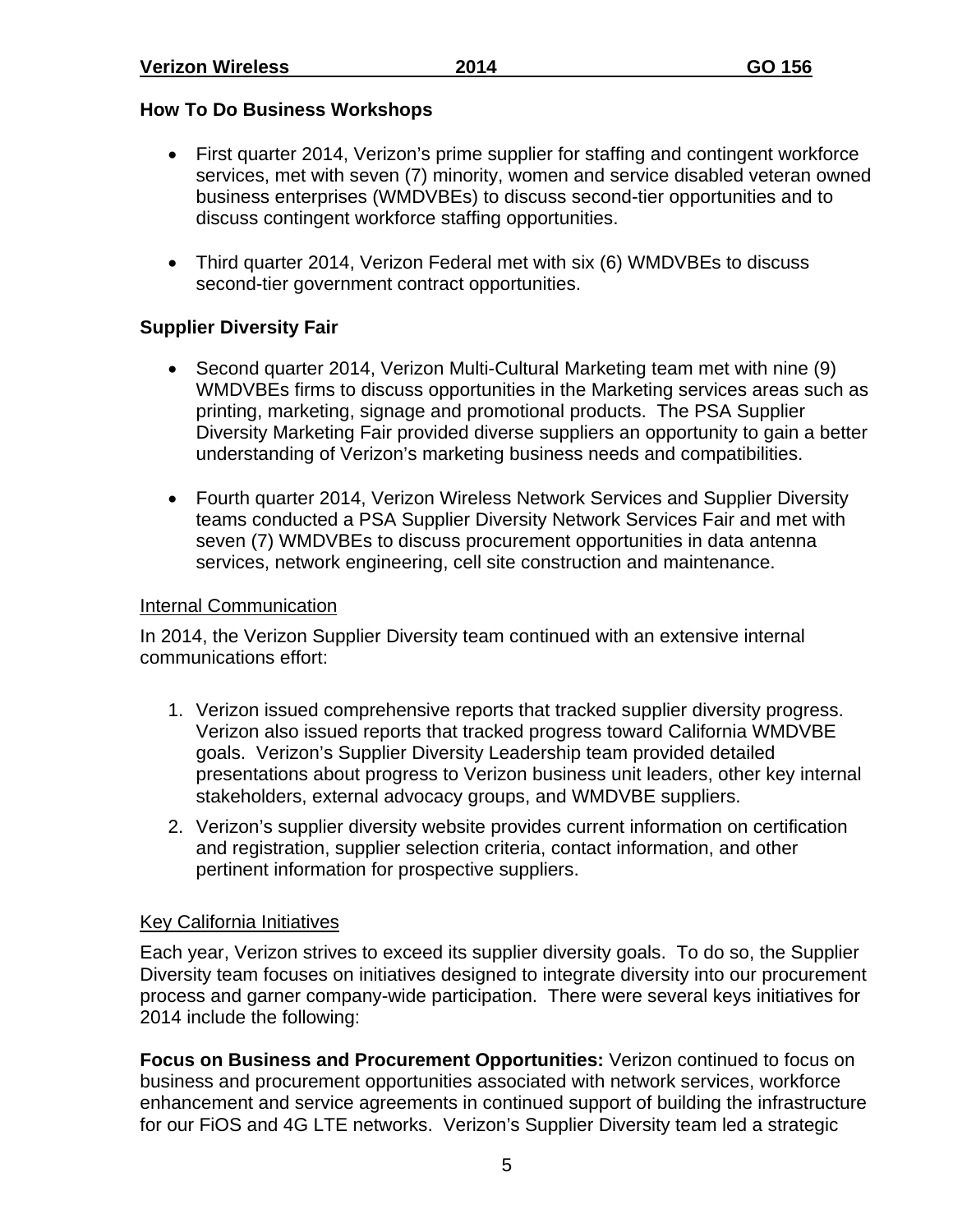**Verizon Wireless 2014 GO 156** 

cross-functional effort to identify key focus areas, closely monitored improvement, examined service areas and found ways to infuse those areas with WMDVBE to ensure progress was made to meet its WMDVBE goals.

**Cross Functional Teams:** The Supplier Diversity team worked directly on crossfunctional teams to ensure that WMDVBE were considered for opportunities. Within the Verizon procurement process, cross-functional teams consist of sourcing process leaders, lines of business managers and supplier diversity managers. The effort and expertise of our cross-functional teams created streamlined and consolidated purchases in order to boost efficiencies as well as maintain and/or increase the utilization of diverse suppliers.

**Expanded Internal Partnerships:** The Supplier Diversity team expanded their efforts and worked with business unit end-user groups in areas where purchases are not governed by Strategic Sourcing initiatives. Partnerships with Sourcing, Network Services, and Marketing continued throughout 2014 to drive accountability and focus on results. The Supplier Diversity team targeted large and small Request for Proposals (RFPs) across the various products/services that had California spend impact.

**Evaluated National RFPs:** The Supplier Diversity team reviewed and evaluated national RFPs for possible California impact. Supplier Diversity managers joined RFP teams to ensure that California WMDVBE goals were integral to the supplier selection process. Where purchases were to be made directly from Original Equipment Manufacturers (OEMs), the team identified opportunities in the supply chain for value-added WMDVBE service providers.

**Prime Supplier Focus:** Verizon continued to recommend its prime suppliers develop and/or expand their own Supplier Diversity programs. Prime supplier contracts are required to have a WMDVBE utilization plan. As a follow-up to each prime supplier's utilization plan, where goals were not being met, Verizon encouraged prime suppliers to make additional concerted efforts to use more WMDVBE subcontractors, invited them to participate in advocacy conferences and symposiums and to report quarterly as part of our WMDVBE second tier program.

**Improve Processes and Procedures:** Verizon continued to build and improve on processes and procedures to better measure, monitor, and improve its performance toward California WMDVBE goals. Key areas include: progress reports, communication and education.

- Progress Reports Performance measure reports that track prime supplier overall use of diverse suppliers, which includes supplier spend.
- Communication Continuous communication and collaboration with prime suppliers, supply chain and key stakeholders to identify possible second tier opportunities.
- Education Work with internal staff and prime suppliers to understand the commitment to second tier reporting and second tier goals.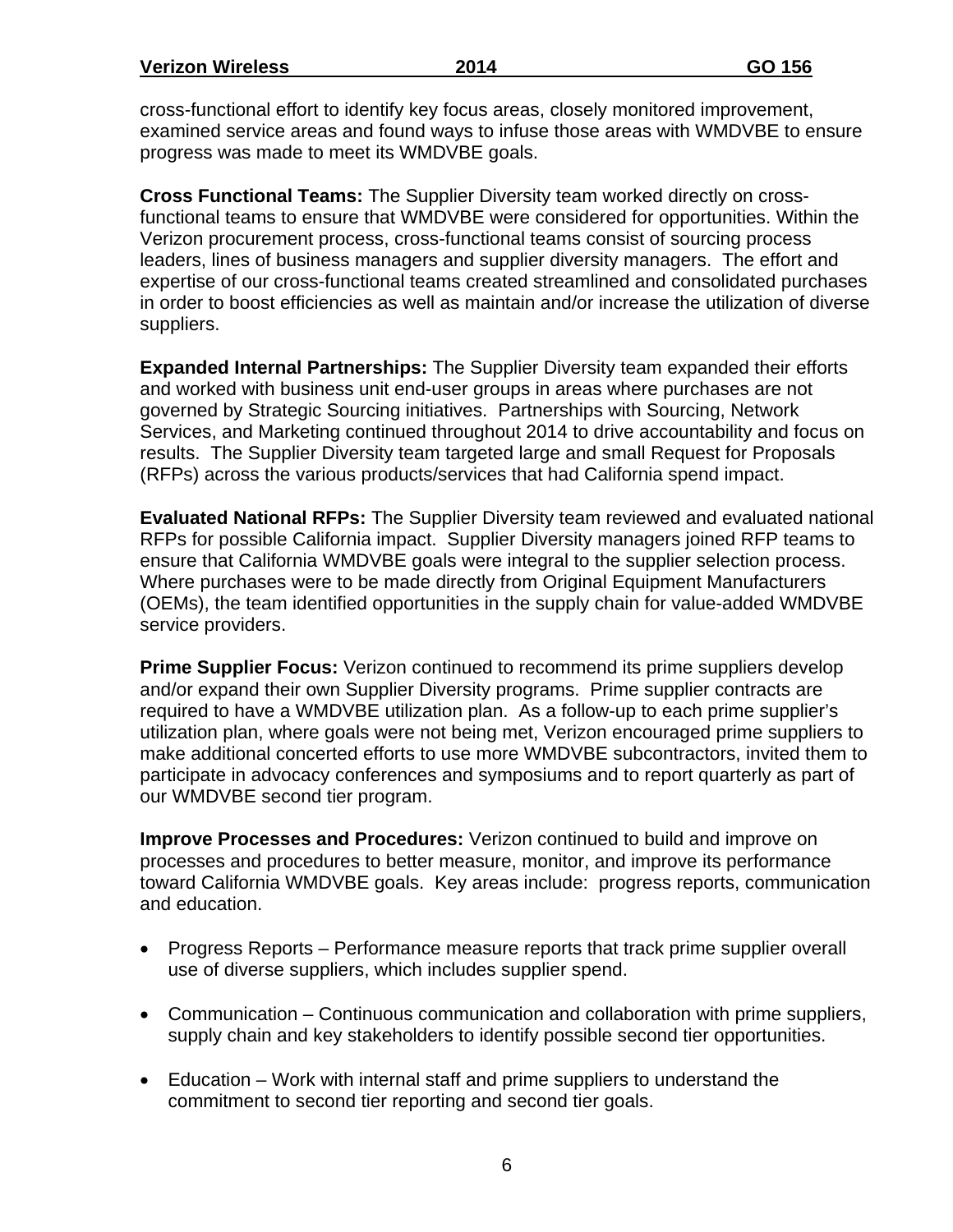**GO 156, §9.1.1: A description of WMDVBE program activities engaged in during the previous calendar year. External program activities.** 

### **EXTERNAL PROGRAM ACTIVITIES**

### Second Tier Program

Verizon works with prime suppliers to achieve supplier diversity at multi-tiered levels within its value chain. The program requires prime suppliers to report their utilization of WMDVBE subcontractors 30 days after each ending quarter. The purpose of the second tier program is to track prime suppliers subcontracting dollars spent with women, minority, and service disabled veteran suppliers and insure inclusion and utilization of diverse suppliers throughout the Verizon supply chain while optimizing resources. The Supplier Diversity team frequently conducts training sessions to insure that the prime suppliers successfully enter their spend data into the portal. Verizon continues to partner with key prime suppliers to review requirements and develop a strategy for WMDVBE subcontracting. In 2014, Verizon continued to focus on its second tier program by conducting an internal audit of various contracts and amendments requiring second-tier spend from prime suppliers.

### Supplier Recognition

Facilitated by Verizon's Supply Chain Services, Verizon's Supplier Recognition Program recognizes those suppliers of products and services who achieved overall performance excellence during 2014. Supplier awards are presented each year in seven (7) categories, which includes Supplier Diversity – WMDVBE and Supplier Diversity Excellence – Tier 1. Verizon's recognition program is an important element of supplier diversity because recognized suppliers use the award to attract business from other companies creating a multiplier effect.

### Prime Supplier Utilization Plans

Prospective prime suppliers are required to submit a "utilization plan," a plan that includes objectives for subcontracting WMDVBE firms. In awarding contracts, Verizon views a prospective first tier supplier's written commitment to use WMDVBE firms an important consideration. This written commitment becomes part of the contract. Verizon contractually requires prime suppliers to submit reports tracking adherence to this commitment.

### Capacity Building and Technical Assistance Programs

In 2014, Verizon continued to support chambers of commerce, business associations, and other organizations that are dedicated to helping diverse businesses be more efficient and effective in operating by partnering with them to provide the following technical assistance, capacity building, and training programs.

### Asian Business Association of Los Angeles (ABA-LA)

Verizon partnered with the ABA-LA on its **Website Enhancement Project** designed to increase user engagement by enhancing, maintaining and supporting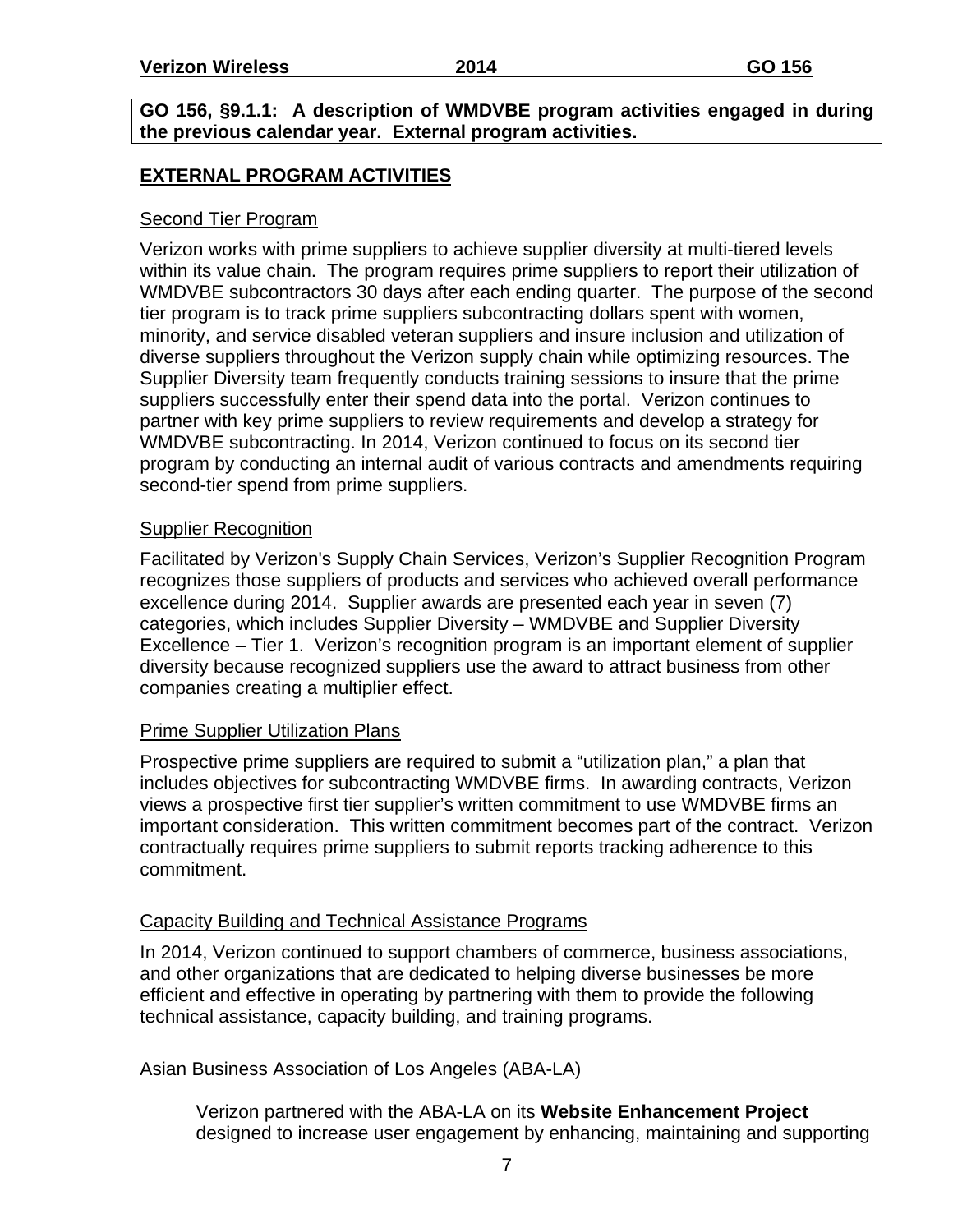a full mobile strategy, including an adaptive website that is easier to access, update, maintain and deliver on a variety of devices.

### Asian Business Association of Orange County (ABA-OC)

Verizon partnered with the ABA-OC to provide its educational **Business Matchmaking workshops (BMW)** designed to assist small business owners who want to pursue and receive contract awards with large corporations and government agencies.

### Asian Business Association of San Diego (ABA-SD)

Verizon partnered with the ABA-SD on its **Website Enhancement Project** designed to increase user engagement by enhancing, maintaining and supporting a full mobile strategy, including an adaptive website that is easier to access, update, maintain and deliver on a variety of devices.

### Black Business Association of Los Angeles (BBA)

Verizon partnered with the Black Business Association of Los Angeles and Southland Partnership Corporation on the **eBusiness Technology Academy** designed to educate small and minority-owned businesses on how to incorporate e-marketing, e-procurement and customer relations management tools into their daily business operations.

### California Asian Pacific Chamber of Commerce (CAPCC)

Verizon continued its partnership with the California Asian Pacific Chamber of Commerce in support of the **Business Development and Education Programs** at the 3rd Annual California Asian Business Summit.

### California Black Chamber of Commerce (CBCC)

Verizon partnered with the California Black Chamber and Pathways from Boys to Men on their **Youth Entrepreneur Training Program** to introduce young entrepreneurs (ages 17-18) to the concept of small business ownership as a viable career choice.

#### California Hispanic Chambers of Commerce (CHCC)

Verizon partnered with the CHCC on its on its **Procurement Initiative** designed to strengthen the capabilities of Hispanic and Latina-owned businesses, while enhancing their capacity for growth through education, training, certification, and procurement opportunities.

#### California Small Business Education Foundation

Verizon partnered with California Small Business Education Foundation on its **Small Business Resource Center.** The Small Business Resource Center provides data and research products that help inform and educate the small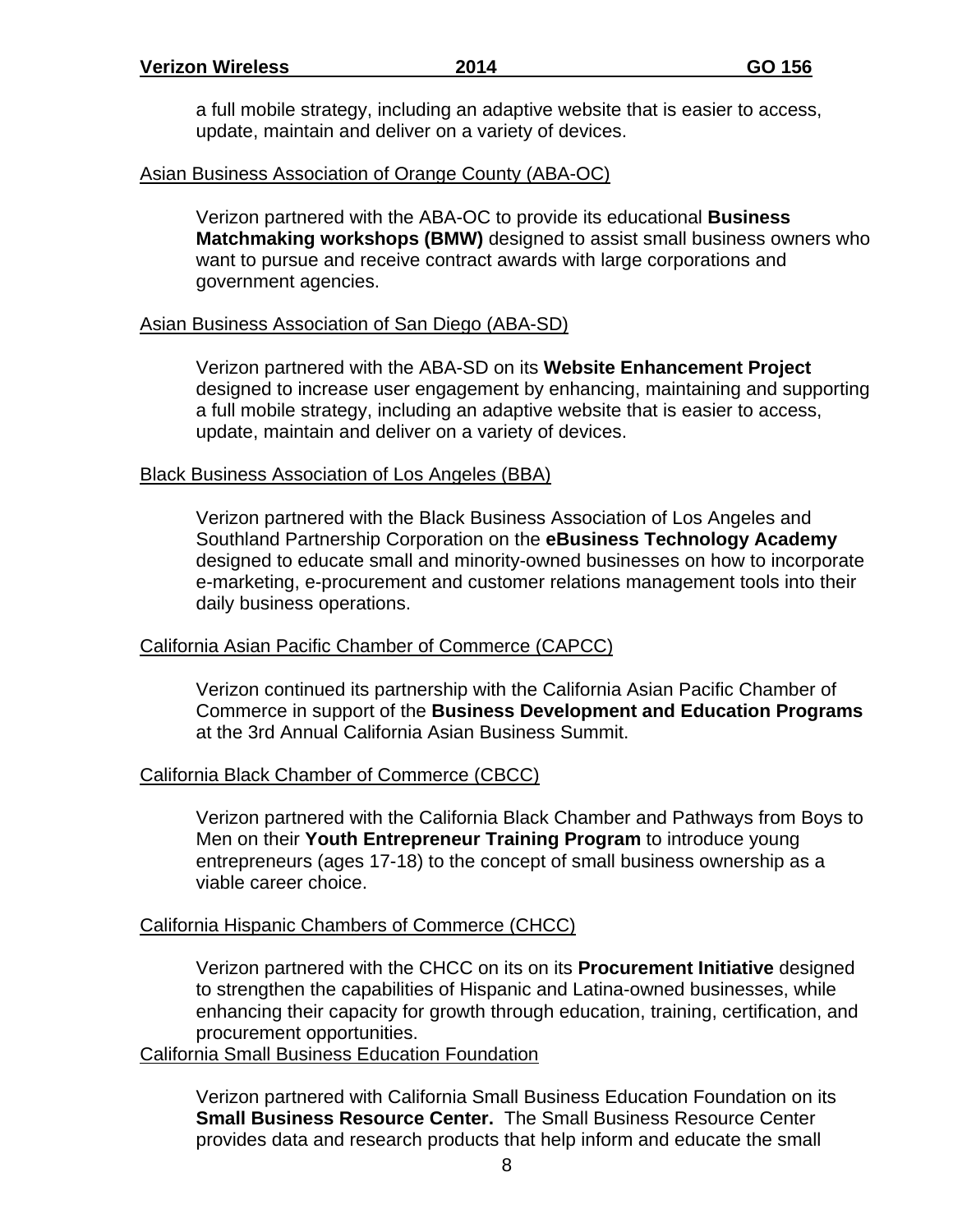business firm as well as serve as a reference for the private, public and consumer on the economic importance of the small business entity.

### Latin Business Association Institute (LBA-I)

Verizon continued to partner with the LBA-I on its **Minority Women's Business Conference (MWBC)** and **Supplier Diversity Procurement Bootcamp**. The conference provided women an opportunity to connect with top female executives from various utility and telecommunications companies. It also focused on how women and minorities in business can meet procurement professionals and successfully obtain contracts. The Bootcamp offers hands on training on the key elements of what it takes to develop a high performance business.

#### Latinas In Business Foundation

Verizon partnered with the Latinas In Business Foundation on its **Women's Leadership Forums**. The Forums allow graduates of the Emerging Latina Entrepreneur Fellowship program to participate in graduate "Impact Sessions" as part of its Women's Leadership activities.

### National Asian American Coalition

Verizon partnered with the National Asian American Coalition on its **Micro Technical Assistance Program** to help micro-business owners identify and develop their strategic performance through clear analysis of customer and market requirements.

#### National Association of Women Business Owners (NAWBO-LA)

Verizon partnered with the National Association of Women Business Owners (NAWBO-LA) to provide its **PEAK Leadership Program** to educate womenbusiness owners in the key areas of success -- strategic planning, process orientation, financial acuity, culture and crisis management and long-term growth.

### Walking Shield

Verizon partnered with Walking Shield on its **Elite SDVOB Contracts Entrepreneurial Training and Mentoring Program** designed to enhance the contract opportunities for the state certified Disabled Veteran Business Enterprise companies (DVBE) and the federal certified Service Disabled Veteran Owned Business (SDVOB) with an ultimate goal of growing the companies to the level of capacity and competency within the southern California market.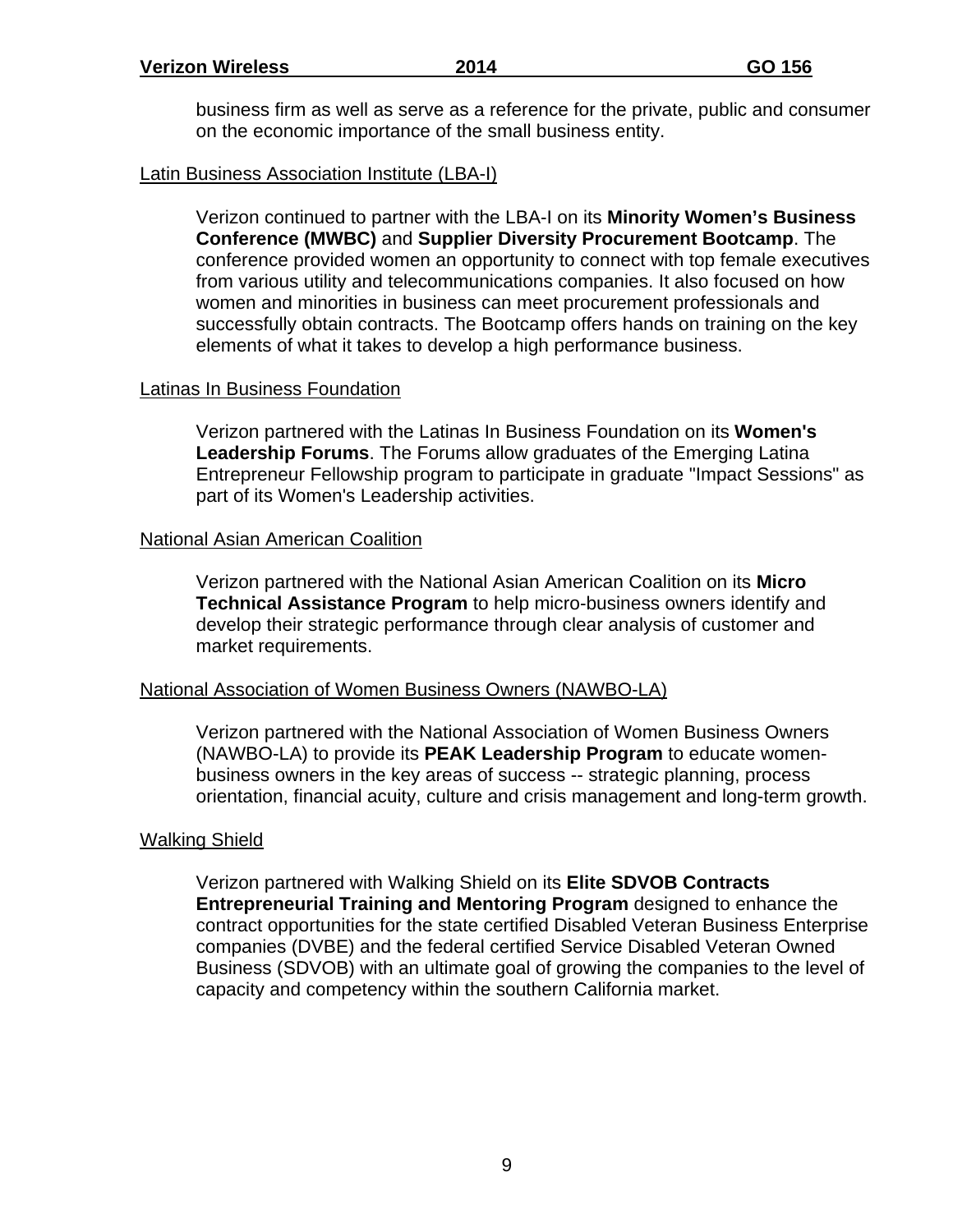### 2014 Awards and Recognition

Verizon was recognized with the following awards and recognitions in 2014:

### **Awards & Recognition - Diversity**

### **Corporation of the Year: Latin Business Association**

The LBA Corporation of the Year was presented to Verizon for providing contracting opportunities and comprehensive support to Latino-owned businesses.

### **Top 100 Under 50 Diverse Executive & Emerging Leaders 2014: MBA Magazine**

Verizon executives were recognized for their leadership in DiversityMBA's list of top 100 diverse leaders.

### **Best for Multicultural Women 2014: Working Mother**

For the 9th straight year, Verizon has been ranked by Working Mother as among the best companies for multicultural women.

### **Top Company for Diversity: Diversity, Inc.**

As a longtime diversity leader, Verizon Communications was recognized for the  $14<sup>th</sup>$ consecutive year for its efforts to recruit, retain and promote diverse talent, as well as exemplifying inclusive talent development best practices for minority employees.

### **Top 50 Companies for Executive Women 2014: National Association of Female Executives (NAFE)**

Verizon ranked in NAFE's list of companies with an exceptional culture for female executives.

#### **Top Organization for Multicultural Business Opportunity 2014: DiversityBusiness.com**

Verizon Communications was ranked No. 5 in this annual listing.

### **Top 50 Employer 2014: Careers & the disABLED Magazine**

Verizon Communications was named to the annual list of the Top 50 Employer Readers' Choice.

### **Awards & Recognition - Innovation**

### **Verizon Receives Prestigious 2014 CIO 100 Award: CIO**

Verizon was recognized for its technological leadership with its Mobile Coach application, the latest customer intelligence tool Verizon uses to improve customer service.

#### **No. 1 In Our Industry 2014: Fortune Magazine**

Verizon earned a No. 1 ranking in the telecommunications sector for the 2014 list of the World's Most Admired Companies.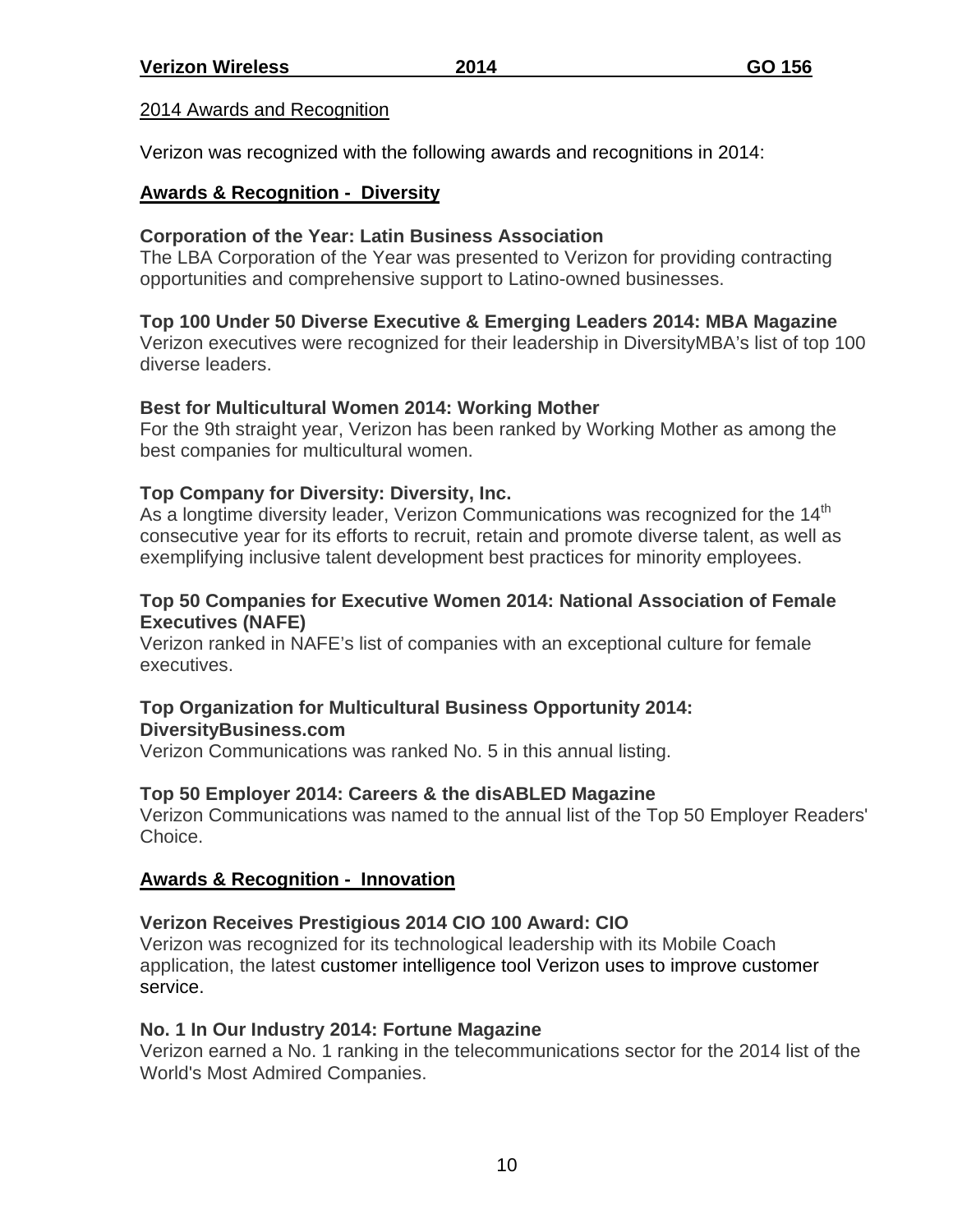| <b>Verizon Wireless</b> | 2014 | GO 156 |
|-------------------------|------|--------|
|-------------------------|------|--------|

### **Top Company for Leaders 2014: Chief Executive Magazine**

Verizon Communications earned the No. 14 spot on the 40 Best Companies for Leaders 2014 annual list.

### **Awards & Recognition - Workplace Excellence**

#### **Verizon Named a Top 10 Military Friendly Employer: Military Friendly**

Verizon is proud to be named to the 2015 list of Military Friendly Employers. Victory Media, publisher of G.I. Jobs and a service-disabled, veteran-owned business, surveyed more than 5,000 eligible companies to come up with its list of 180 Military Friendly Employers. Verizon was ranked in the top 10.

### **Top 10 For Talent Development 2014: The Association for Talent Development**

Verizon ranked among the top ten in ATD'S 2014 BEST Awards, which recognizes companies who have invested in employee learning and talent development. The ATD BEST Awards is the talent development industry's most rigorous and coveted recognition.

#### **2014 Working Mother 100 Best Companies: Working Mother**

For the 13th consecutive year, Verizon has been named on Working Mother magazine's list of 100 Best Companies for Working Mothers. The annual list honors companies that have family-friendly benefits and policies that help working mothers balance their work and personal lives.

#### **Most Valuable Employer for Military 2014: Civilianjobs.com**

Verizon earned recognition based on our recruiting, training and retention plans that cater to military service members and veterans.

#### **Best for Veterans 2014: Military Times**

Verizon ranked No.2 on the EDGE Best for Vets 2014: Employers List for excellence in military recruiting and hiring practices.

#### Board Participation

Verizon managers and executives serve on several organizational boards as officers and advisors. They offer advice and counsel to small businesses on how to grow their business in addition to assisting suppliers on how to meet Verizon's business needs.

#### Business Organization Involvement - Meetings, Conferences, Trade Fairs and Recognition Events

Verizon participates in external supplier conferences, expos, tradeshows and network events focused on women, minority, and disabled veteran owned businesses, and actively seeks diverse suppliers through our ongoing commitment, collaborations, and advocacy. In addition, the Supplier Diversity team hosted trade fairs for WMDVBEs procurement seminars, and conducted site visits. Detailed interviews were conducted covering operations, management,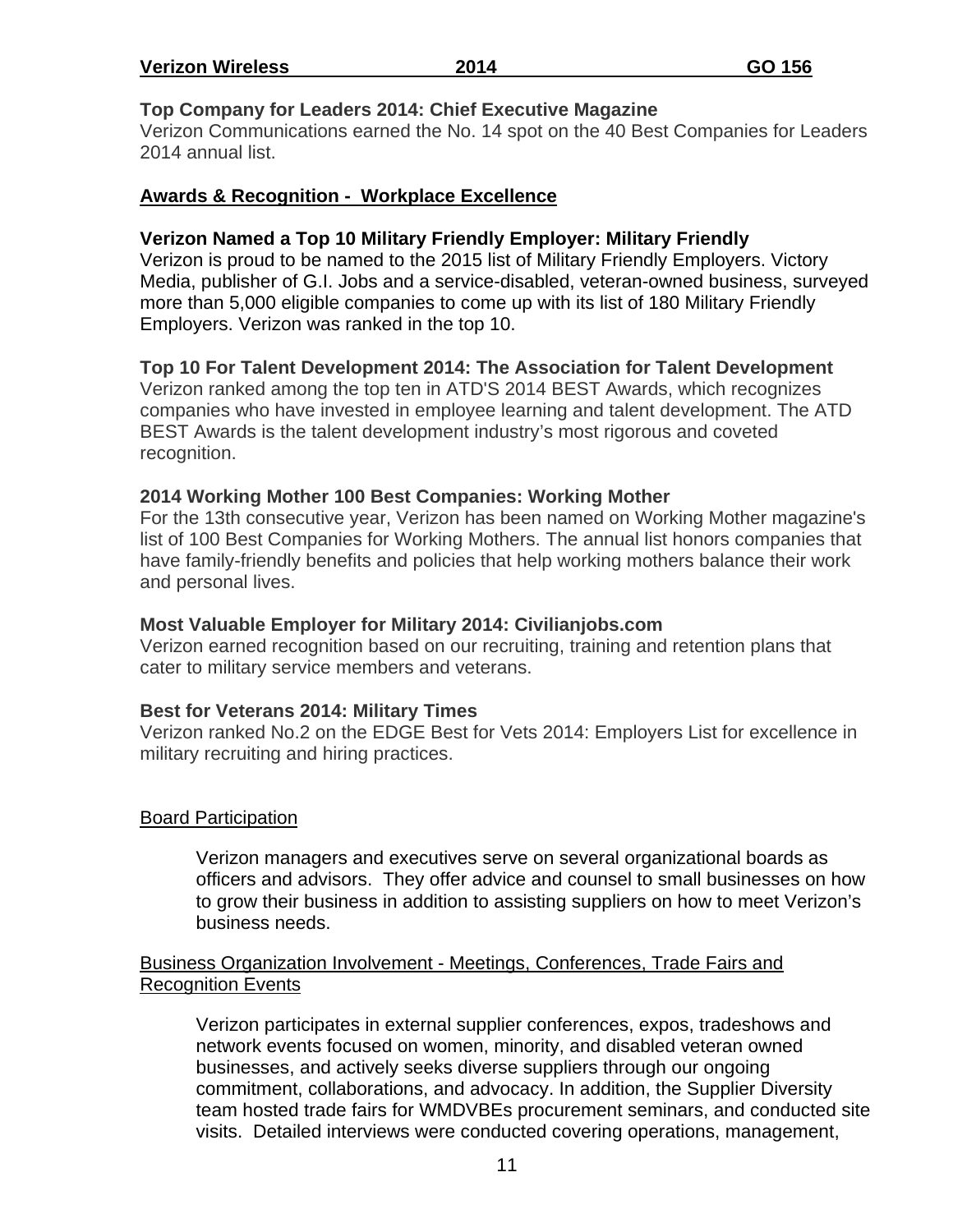and seminars for WMDVBEs designed to teach them "how to do business" with Verizon. The Supplier Diversity team also provided managerial and technical assistance to WMDVBEs.

Over the past year Verizon supported external events, aimed at promoting diversity in business including the following:

| Asian Business Association Los Angeles<br><b>Small Business Exchange</b>                        | DVBE Alliance – Keeping the Promise<br><b>Awards Banquet and Trade Fair</b>                             |
|-------------------------------------------------------------------------------------------------|---------------------------------------------------------------------------------------------------------|
| Asian Business Association of Orange<br><b>County Small Business Development</b><br>Symposium   | DVBE Alliance - Workshops for new<br>small businesses                                                   |
| Asian Business Association of Orange<br><b>County Business Matchmaking Workshop</b>             | Elite Services Disabled Veteran Owned<br><b>Business Network Annual Conference</b>                      |
| Asian Business Association of Orange<br><b>County Global Sourcing Procurement</b><br>Conference | Elite Services Disable Veteran Owned<br><b>Business Network Business Networking</b>                     |
| Asian Business Association of Los<br>Angeles Makeover: Business Edition                         | <b>Latin Business Association Global</b><br><b>Business Conference</b>                                  |
| <b>Black Business Association of Los</b><br>Angeles - Procurement Exchange<br>Summit            | <b>Latin Business Association Minority</b><br><b>Women's Business Conference</b>                        |
| <b>Black Economic Council</b>                                                                   | Latino Business Chamber of Greater LA<br><b>Business Conference</b>                                     |
| California American Indian Chamber of<br><b>Commerce 11th Annual Business Expo</b>              | <b>National Minority Supplier Development</b><br><b>Council's National Conference</b>                   |
| California American Indian Chamber of<br><b>Commerce Business Coaching Workshop</b>             | Southern California Minority Supplier<br><b>Development Council Business</b><br><b>Opportunity Fair</b> |
| California Asian Pacific Chamber of<br><b>Commerce Business Summit</b>                          | U. S. Pan Asian American Chamber of<br><b>Commerce CelebrASIAN Business</b><br>Conference               |
| <b>California Black Chamber of Commerce</b><br><b>Ron Brown Economic Summit</b>                 | U. S. Hispanic Chamber of Commerce<br><b>National Business Conference</b>                               |
| California Hispanic Chambers of<br>Commerce - Convention and Trade Fair                         | Women Business Enterprise Council LA<br>Forum Business Opportunity Workshop                             |
| California Public Utilities Diversity and<br><b>Small Business Panel</b>                        |                                                                                                         |
| <b>California Utilities Diversity Council</b>                                                   |                                                                                                         |
| <b>California Public Utilities Small Business</b><br>Summits: Los Angeles, Sacramento           |                                                                                                         |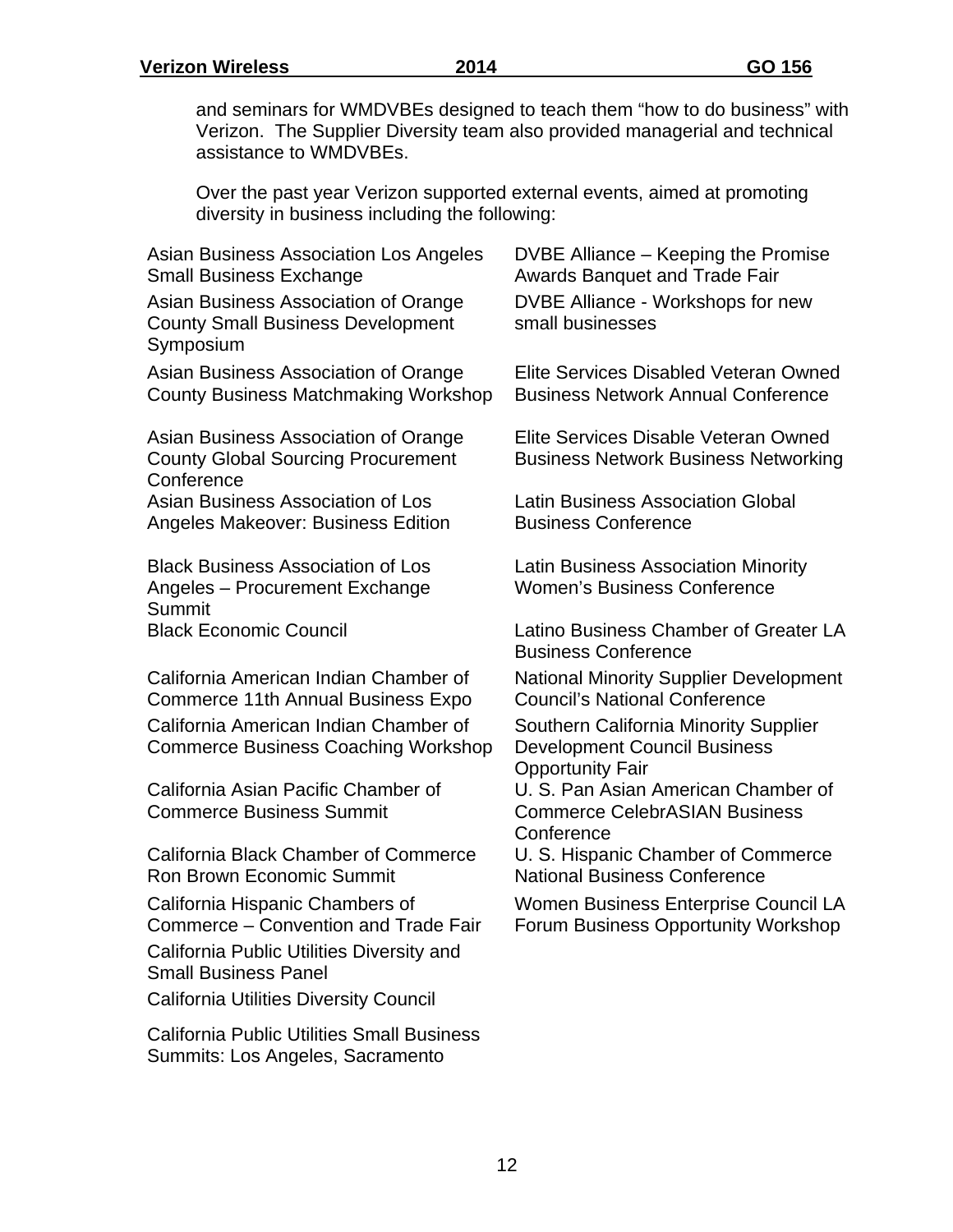#### California Joint Utilities Committee (CJUC)

Verizon maintained its leadership role as the Chair on the California Joint Utilities Committee, working with the joint utilities on common regulatory issues relative to GO 156, the Supplier Clearinghouse and other regulatory matters. Verizon served as Liaison to the CPUC and the Supplier Clearinghouse.

#### California Utilities Diversity Council (CUDC)

Verizon is a member of the CUDC and through its participation, shares diversity best practices in the areas of governance, supplier diversity, employment, philanthropy, and customer service.

#### CPUC Small Business Expos, Procurement Sessions and Workshops

In 2014, Verizon participated in Small Business Expos throughout the state of California to promote small business development. Verizon procurement and supplier diversity managers participated in panel presentations, one-on-one business matchmaking, and networking sessions with diverse businesses. These business opportunities provided small and minority business enterprises the ability to explore potential supplier/buyer contracts, the opportunity to learn of contracting opportunities firsthand and ensure the best return on time invested. Verizon was able to identify diverse suppliers to include in RFPs and engaged several new suppliers.

### External Communication

Verizon continues to meet and communicate with key prime suppliers to review requirements for WMDVBE subcontracting. Verizon responded to daily requests for information from prospective WMDVBE suppliers. Staff maintained daily outreach efforts to incumbent WMDVBE suppliers, directly meeting with many and answering requests for information.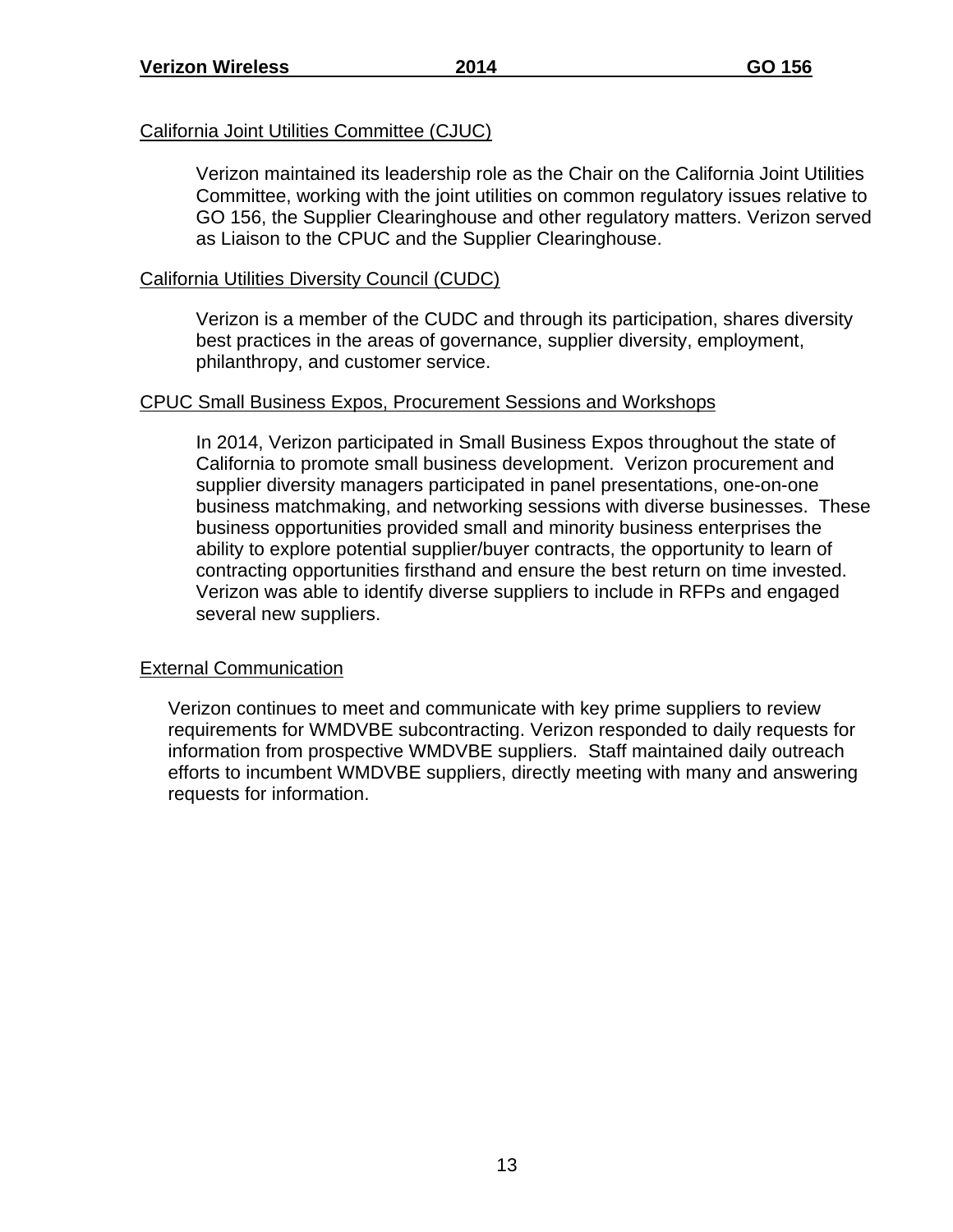**GO 156 §9.1.2: A summary of WMDVBE purchases and/or contracts, with breakdowns by ethnicity, product and service categories, compared with total utility contract dollars, awarded to outside vendors in those categories is attached as:** *EXHIBIT A.*

### **Summary of Purchases:**

| <b>WMDVBE Annual Results by Ethnicity - VZW</b> |                                              |                                                       |                 |                                     |    |            |                   |             |           |  |  |  |
|-------------------------------------------------|----------------------------------------------|-------------------------------------------------------|-----------------|-------------------------------------|----|------------|-------------------|-------------|-----------|--|--|--|
|                                                 |                                              |                                                       |                 |                                     |    | 2014 GO156 |                   |             |           |  |  |  |
| <b>LINE</b><br>NO.                              |                                              |                                                       |                 | <b>DIRECT</b>                       |    | <b>SUB</b> |                   | TOTAL (\$)  | TOTAL (%) |  |  |  |
| $\mathbf{1}$                                    | <b>MINORITY</b><br><b>MEN</b>                | <b>ASIAN PACIFIC</b><br>M                             | \$              | 308,540,405                         | \$ | 28,464,962 | \$                | 337,005,367 | 15.00%    |  |  |  |
| $\overline{2}$                                  |                                              | <b>BLACK M</b>                                        | \$              | 429,806                             | \$ | 6,250,472  | \$                | 6,680,278   | 0.30%     |  |  |  |
| 3                                               |                                              | <b>HISPANIC M</b>                                     | \$              | 6,276,333                           |    |            | \$                | 6,276,333   | 0.28%     |  |  |  |
| 4                                               |                                              | <b>NATIVE</b><br>AMERICAN M                           | \$              |                                     | \$ | 1,872,274  | \$                | 1,872,274   | 0.08%     |  |  |  |
| 5                                               |                                              | <b>TOTAL</b><br><b>MINORITY MEN</b>                   | \$              | 315,246,545                         | \$ | 36,587,708 | \$                | 351,834,253 | 15.66%    |  |  |  |
| 6                                               | <b>MINORITY</b><br><b>WOMEN</b>              | <b>ASIAN PACIFIC</b><br>W                             | \$              | 1,858,000                           | \$ | 40,505,180 | \$                | 42,363,180  | 1.89%     |  |  |  |
| $\overline{7}$                                  |                                              | <b>BLACK W</b>                                        | \$<br>2,238,529 |                                     | \$ | 799,344    | \$                | 3,037,873   | 0.14%     |  |  |  |
| 8                                               |                                              | <b>HISPANIC W</b>                                     | \$              | 334,310                             | \$ | 9,262,077  |                   | 9,596,387   | 0.43%     |  |  |  |
| 9                                               |                                              | <b>NATIVE</b><br><b>AMERICAN W</b>                    |                 |                                     |    |            | \$                |             | 0.00%     |  |  |  |
| 10                                              |                                              | <b>TOTAL</b><br><b>MINORITY</b><br><b>WOMEN</b>       | \$              | 4,430,839                           | \$ | 50,566,601 | \$                | 54,997,440  | 2.45%     |  |  |  |
| 11                                              | TOTAL MINORITY BUSINESS<br><b>ENTERPRISE</b> |                                                       | \$              | 319,677,384                         | \$ | 87,154,309 | \$                | 406,831,693 | 18.10%    |  |  |  |
| 12                                              | WOMEN BUSINESS ENTERPRISE<br>(WBE)           |                                                       |                 | \$<br>\$<br>71,221,411<br>4,058,310 |    |            |                   | 75,279,721  | 3.35%     |  |  |  |
| 13                                              | SUBTOTAL WOMEN, MINORITY<br><b>BUSINESS</b>  |                                                       |                 | 390,898,795                         | \$ | 91,212,619 | \$<br>482,111,414 |             | 21.45%    |  |  |  |
| 14                                              | SERVICE DISABLED VETERAN<br><b>BUSINESS</b>  |                                                       |                 | 21,777                              | \$ | 2,207,425  | \$                | 2,229,202   | 0.10%     |  |  |  |
| 15                                              | <b>TOTAL WMDVBE</b>                          |                                                       | \$              | 390,920,572                         | \$ | 93,420,044 | \$                | 484,340,616 | 21.55%    |  |  |  |
| 16                                              |                                              | Ś<br><b>TOTAL PRODUCT/SERVICE</b><br>2,247,148,747.52 |                 |                                     |    |            |                   |             |           |  |  |  |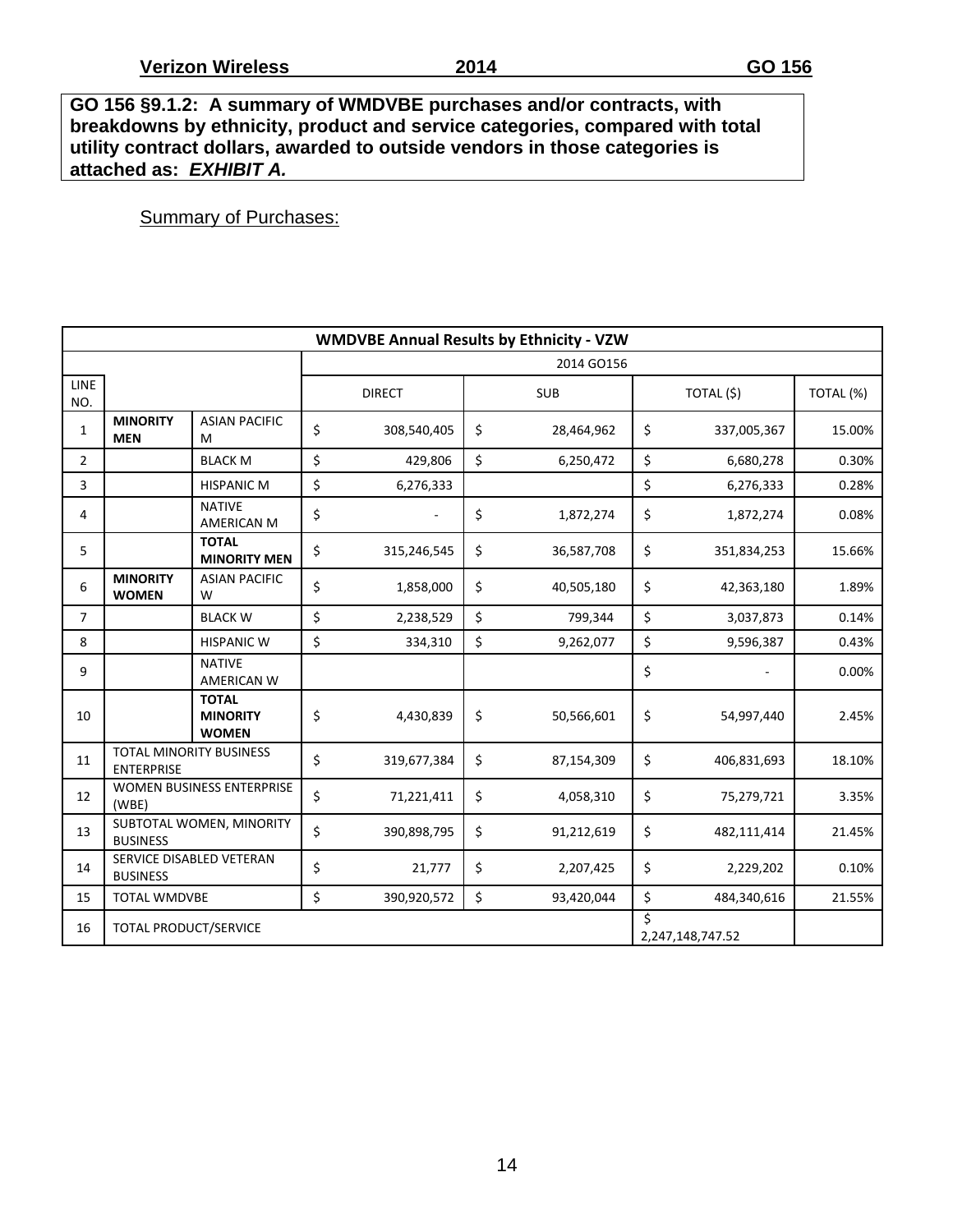## **GO 156 §9.1.3: An itemization of WMDVBE program expenses.**

| <b>Expense Category</b>       | 2014 Actuals |
|-------------------------------|--------------|
| Wages                         | \$127,287    |
| <b>Other Employee Expense</b> | \$8,635      |
| <b>CPUC Clearinghouse</b>     | \$91,837     |
| Program Expense               | \$44,322     |
| <b>Technical Assistance</b>   | \$303,000    |
| Total                         | \$575,081    |

The Verizon Supplier Diversity team also receives external affairs, regulatory, legal and other support that is not quantified in the table above.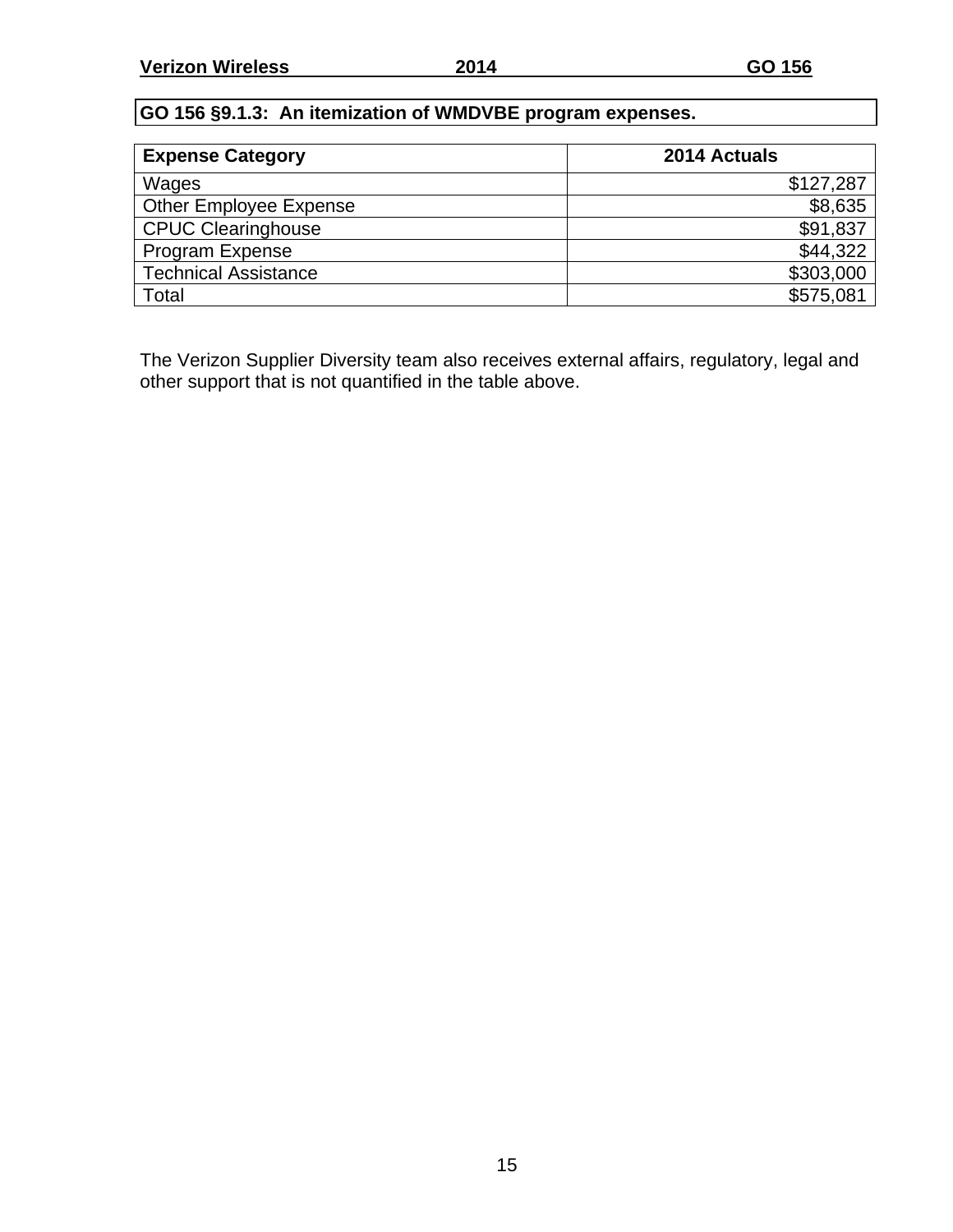**Verizon Wireless 2014 GO 156** 

#### **GO 156, § 9.1.4: A description of progress in meeting or exceeding set goals and an explanation of any circumstances that may have caused the utility to fall short of its goals**

In 2014, Verizon Wireless spent 21.6% of its procurement dollars with women, minority and disabled veteran owned business enterprises (WMDVBEs).

### Women Business Enterprises (WBE)

WBE purchases accounted for \$75 million of total purchases.

### Minority Business Enterprises (MBE)

MBE purchases accounted for nearly \$406 million spend in 2014. The team focused on large and small RFPs across the various products/services that had Verizon Wireless spend impact. Some of these products included electronic equipment, cellular network, and construction material. The team worked directly with Supply Chain Services Sourcing Process Leaders and cross-functional teams to ensure that MBE suppliers were considered for opportunities. We continued our efforts to provide key opportunities and to focus on increasing spend with MBE suppliers in historically underutilized product service areas. Verizon continued its support of small and minority businesses by sponsoring technical assistance workshops, small business educational scholarships, business development workshops and other projects to increase the skill and knowledge of the growing small business segment in California. Through these efforts Verizon Wireless was able to identify potential suppliers in areas with low utilization.

### Disabled Veteran Business Enterprises (DVBE)

Verizon worked in conjunction with the Elite Service Disabled Veteran Owned Business (SDVOB) Network and DVBE Alliance to identify more qualified suppliers in this category. Verizon intensified its focus to identify and introduce (via the RFP/bidding process) those suppliers in order to increase spend in their respective categories.

The Supplier Diversity team worked closely within the Sourcing and Network Services teams to identify opportunities for DVBEs to be included in Verizon's business proposals for various contracts. Verizon also worked closely with numerous prime suppliers to include DVBEs for subcontracting opportunities.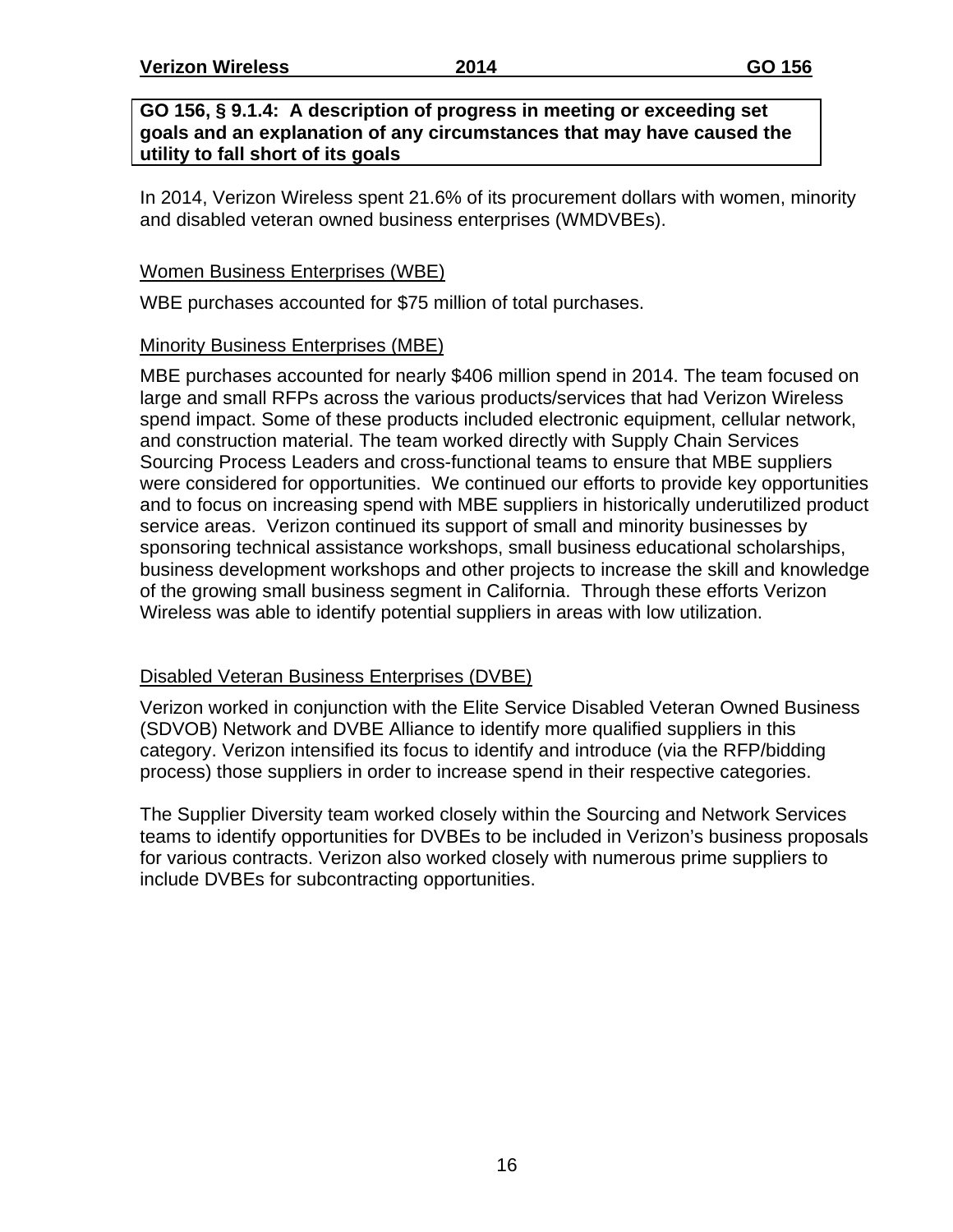### **GO 156, § 9.1.5: A summary of prime contractor utilization of WMDVBE subcontractors.**

In 2014, Verizon Wireless focused on Second Tier Spend which provided a direct means to increase contracting opportunities for WMDVBEs through prime supplier engagement, ensuring continued participation by diverse suppliers in the supply chain. In addition, we worked with various state and nationally recognized organizations whose mission is to link women, minority, and disabled veteran owned firms to corporate business opportunities. We identified and worked with several Verizon prime suppliers who we view as essential to our company's operations to utilize WMDVBE firms.

Prime suppliers submitted second tier spend with WMDVBE suppliers in the following categories:

| Classification                        | \$Amount     |
|---------------------------------------|--------------|
| <b>Black</b>                          | \$7,049.816  |
| <b>Asian Pacific</b>                  | \$68,970,142 |
| Hispanic                              | \$9,262,077  |
| <b>Native American</b>                | \$1,872,274  |
| <b>MBE Total</b>                      | \$87,154,309 |
| <b>WBE</b>                            | \$4,058,310  |
| <b>DVBE</b>                           | \$2,207,425  |
|                                       |              |
| <b>Total Diversity (Tier 2) Total</b> | \$93,420,044 |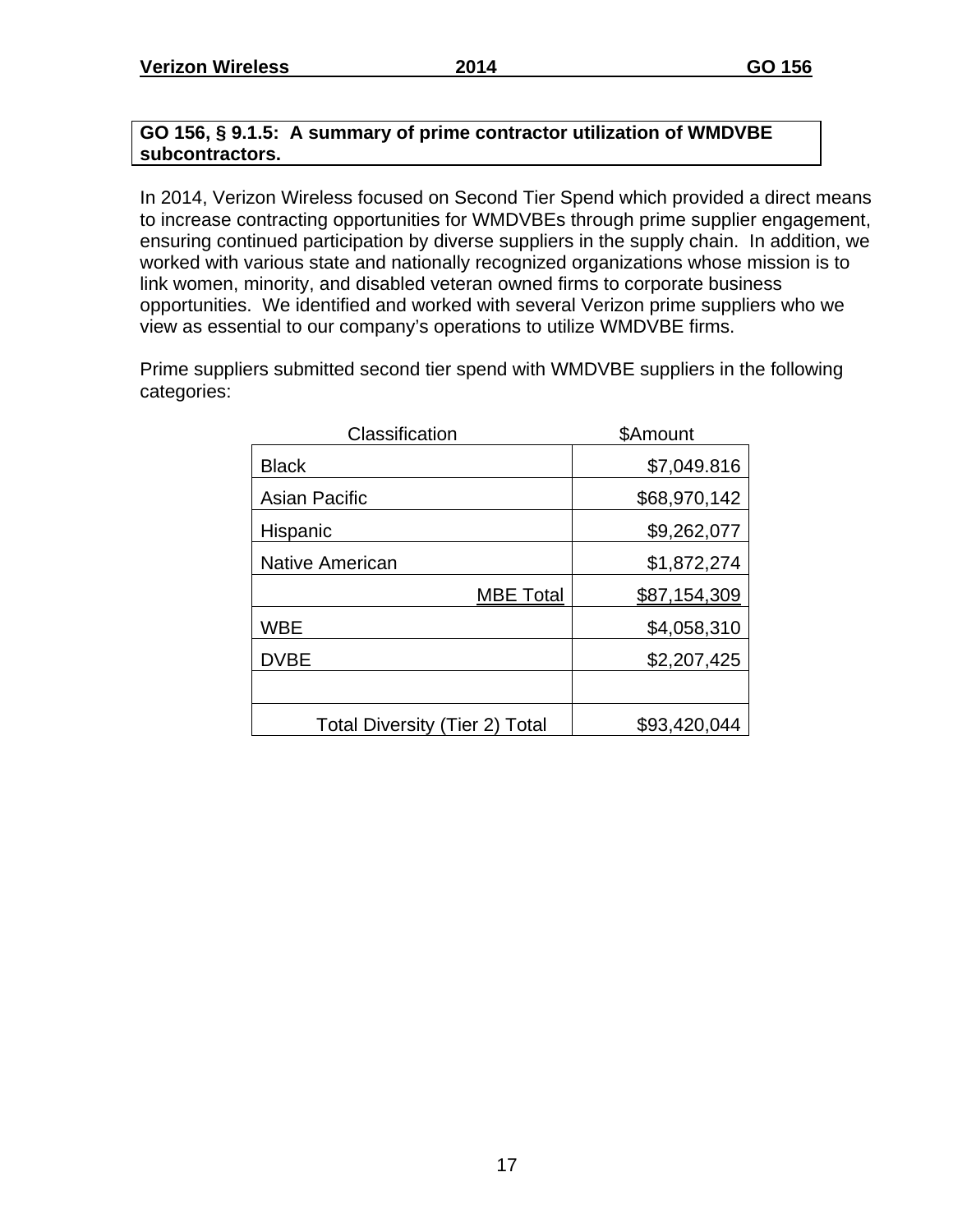### **GO 156, § 9.1.6: A list of WMDVBE complaints received during the past year, accompanied by a brief description of the nature of each complaint and its resolution or current status.**

Verizon Wireless is proactive in resolving issues that arise as a result of direct or subcontracting relationships. There were no formal complaints in 2014.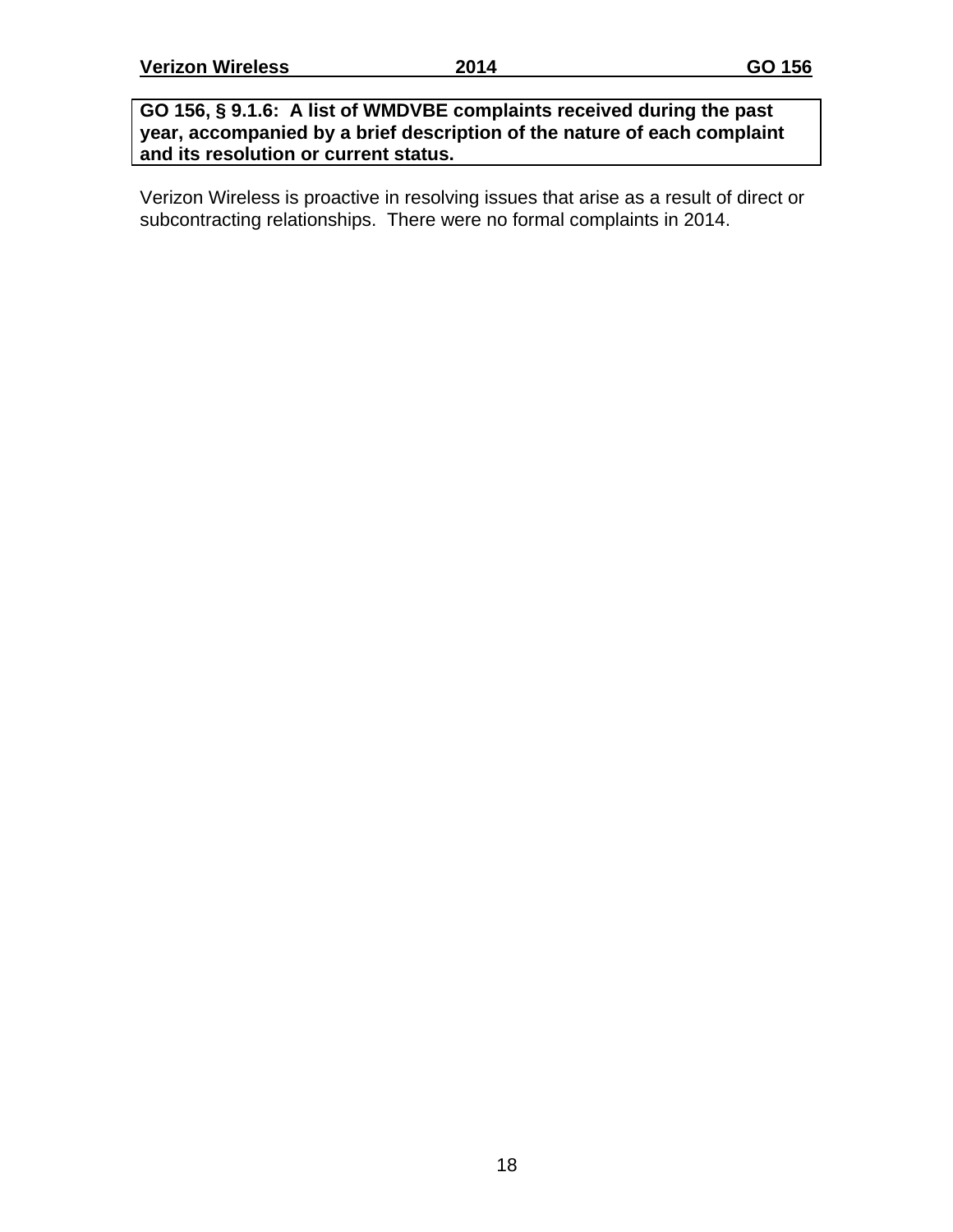### **GO 156, § 9.1.7: A summary of purchases and/or contracts for products and services in excluded categories.**

Verizon Wireless did not exclude any product/service category from its purchase base. Only exclusions specifically stated in General Order 156, Section 8 such as payments to other utilities, government fees and taxes and Verizon affiliates are excluded.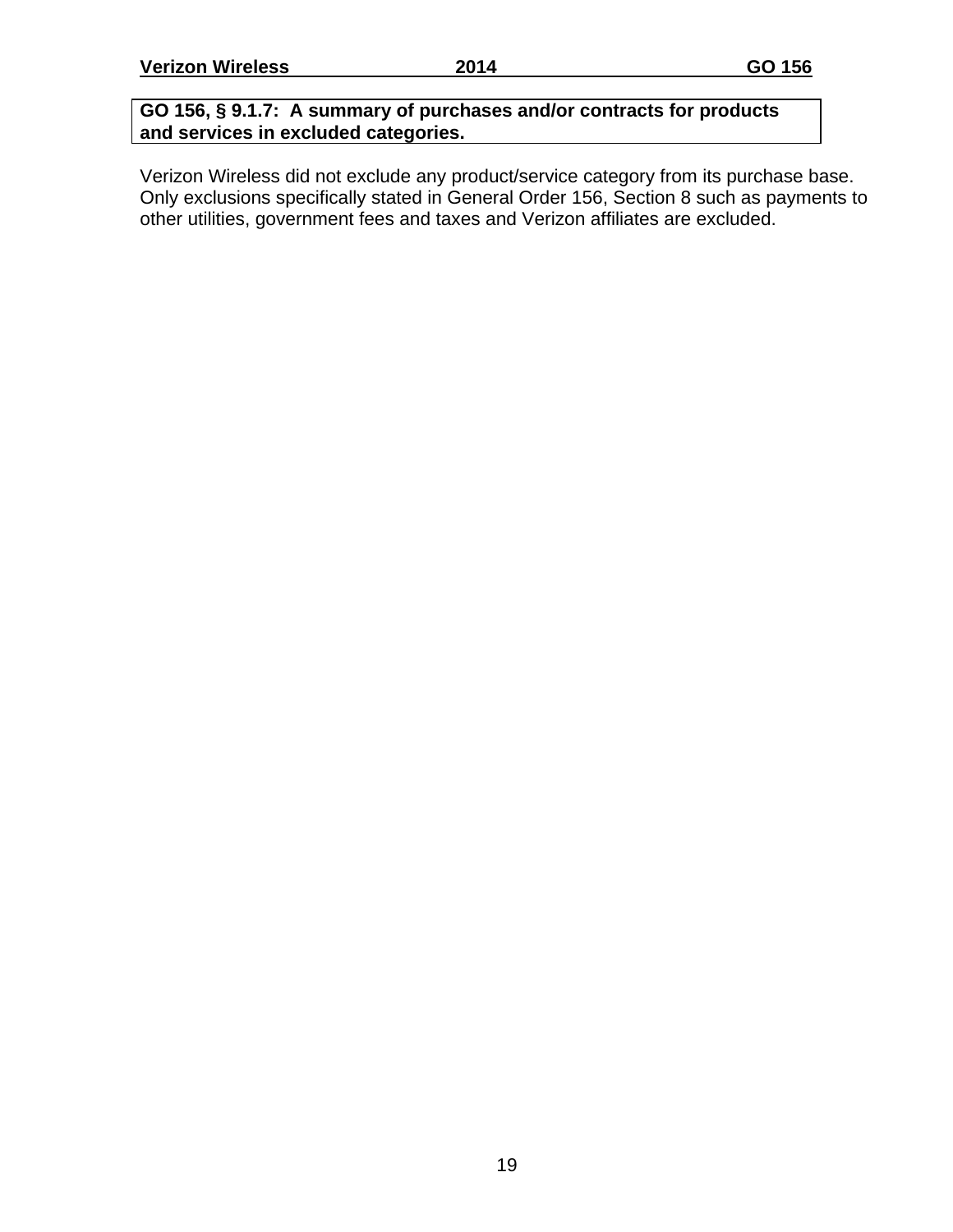**GO 156, § 9.1.8: A description of any efforts made to recruit WMDVBE suppliers of products or services in procurement categories where WMDVBE utilization has been low, such as legal and financial services, fuel procurement, and areas that are considered highly technical in nature.**

### **FINANCIAL SERVICES**

Verizon's treasury organization partners with several minority-owned banks and financial firms in areas such as bond underwriting, equity brokerage, stock repurchases, commercial paper placement, short term cash investments in money markets and certificates of deposit, and asset recovery.

In 2014, Verizon closed its sale of \$500 million of retail notes to a large number of investors in a transaction involving 21 underwriting firms. The underwriters included 11 minority- and women-owned firms as well as two firms that are owned and operated by service-disabled veterans.

Verizon also maintains certificates of deposit with numerous minority owned banks, including three in California.

### **LEGAL SERVICES**

Verizon has committed itself to the Commission's efforts to increase supplier diversity within the legal profession. Verizon's legal diversity commitments and efforts include:

### The Association of Corporate Counsel's Call To Action

Verizon continues its corporate-wide efforts in support of this commitment to diversity in the law profession undertaken several years ago. The specific initiatives discussed in Verizon's 2006 General Order 156 Supplier Diversity Report (2006 Report) are ongoing.

### Annual and Quarterly Diversity Reporting Requirements

As described more fully in the section discussion, outside counsel are required to provide an annual diversity report to the Verizon Legal department, which reaffirms Verizon's continued interest and focus on this topic.

### Verizon's Legal Billing Guidelines

Outside counsel performing work for Verizon in the United States must provide an annual diversity report to the Verizon Legal department. We view the annual diversity report as critical in our efforts to continue fostering diversity and equal opportunity at both Verizon and among our key law firms.

The report must include: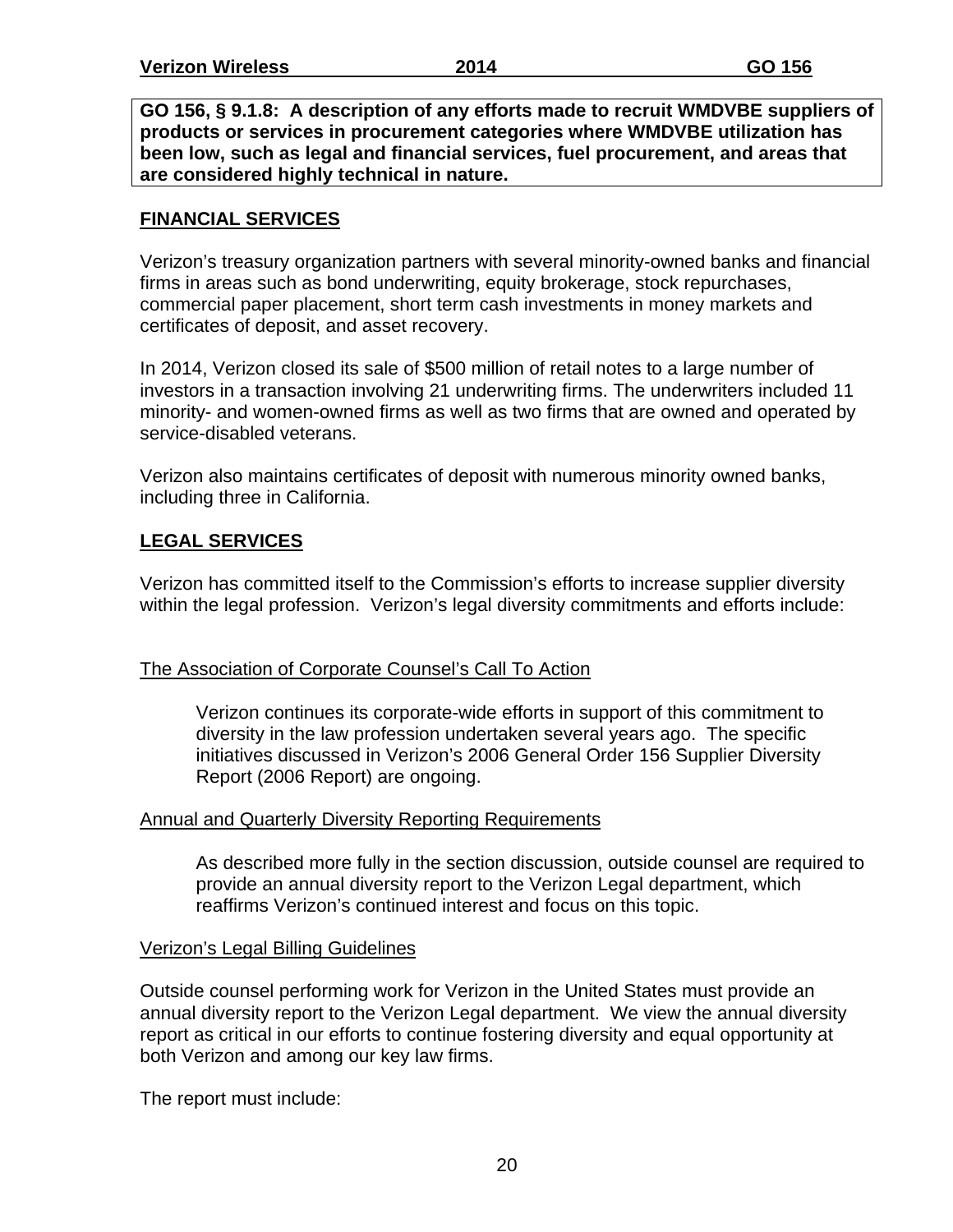1. Demographic Profile: The number of partner and associate attorneys in the U.S., by gender and by the following demographic groups: White/Caucasian, African-American/Black, Hispanic/Latino, Asian, American Indian or Alaska Native, and Native Hawaiian or other Pacific Islander.

2. Recruitment, Hiring, Retention and Promotion: Actions taken by the firm to recruit, hire, retain, and promote diverse attorneys, and to recruit and hire diverse summer associates, including identification of the number and percentage of offers extended to diverse summer associates and lateral hires, and the number of acceptances.

3. Mentoring & Training/Career Development: Formal programs and other actions taken by the firm to mentor, sponsor, train, and develop diverse attorney talent, and the percentage of attorneys in such programs that are diverse. Actions taken to create opportunities for diverse attorneys to work on challenging matters, and to work with key clients, including Verizon.

4. Leadership Positions: Diverse attorneys in key leadership roles in the firm, whether as heads of practice groups or key committees.

5. Pipeline Initiatives: Efforts to increase the pipeline of diverse individuals into the legal profession through internship programs, community involvement, or support of organizations dedicated to placing female and minority individuals in law school, as well as efforts to create and foster educational opportunities in underserved areas.

We also strongly encourage our firms to participate in the Vault/MCCA Law Firm Diversity Survey, where these areas are fully addressed.

#### Attorney Diversity Committee

Verizon formed the Attorney Diversity Committee early in 2007, including senior representatives from throughout Verizon's legal department. The Committee's mission was described in the 2007 report.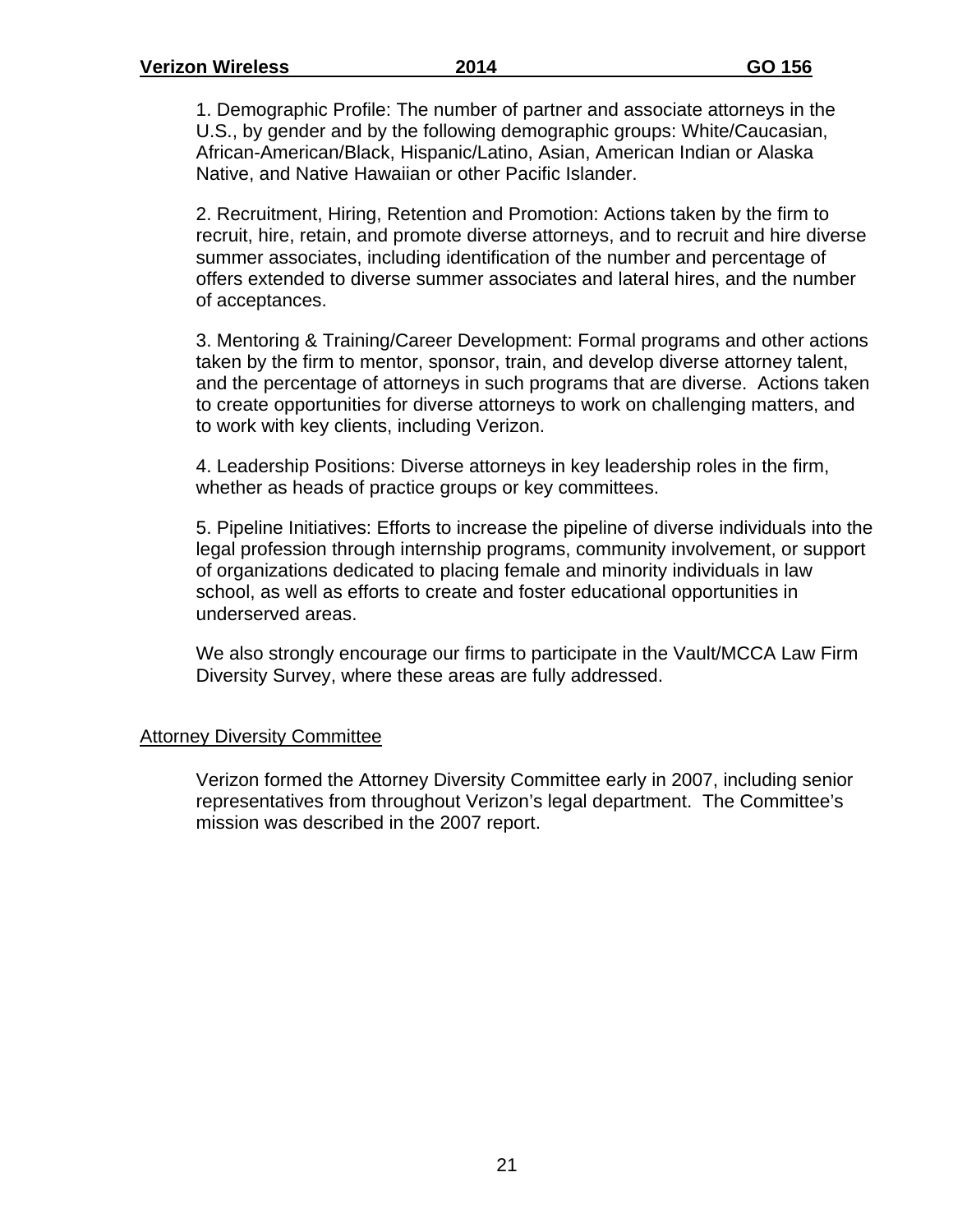**GO 156, §9.1.9: Utilities shall retain all documents and data they rely on in preparing their WMDVBE annual report for the longer of either three years or in conformance with the utilities' individual document retention policies, and shall provide these documents and data to the Commission upon request.**

Verizon Wireless will comply with the requirements specified in GO156.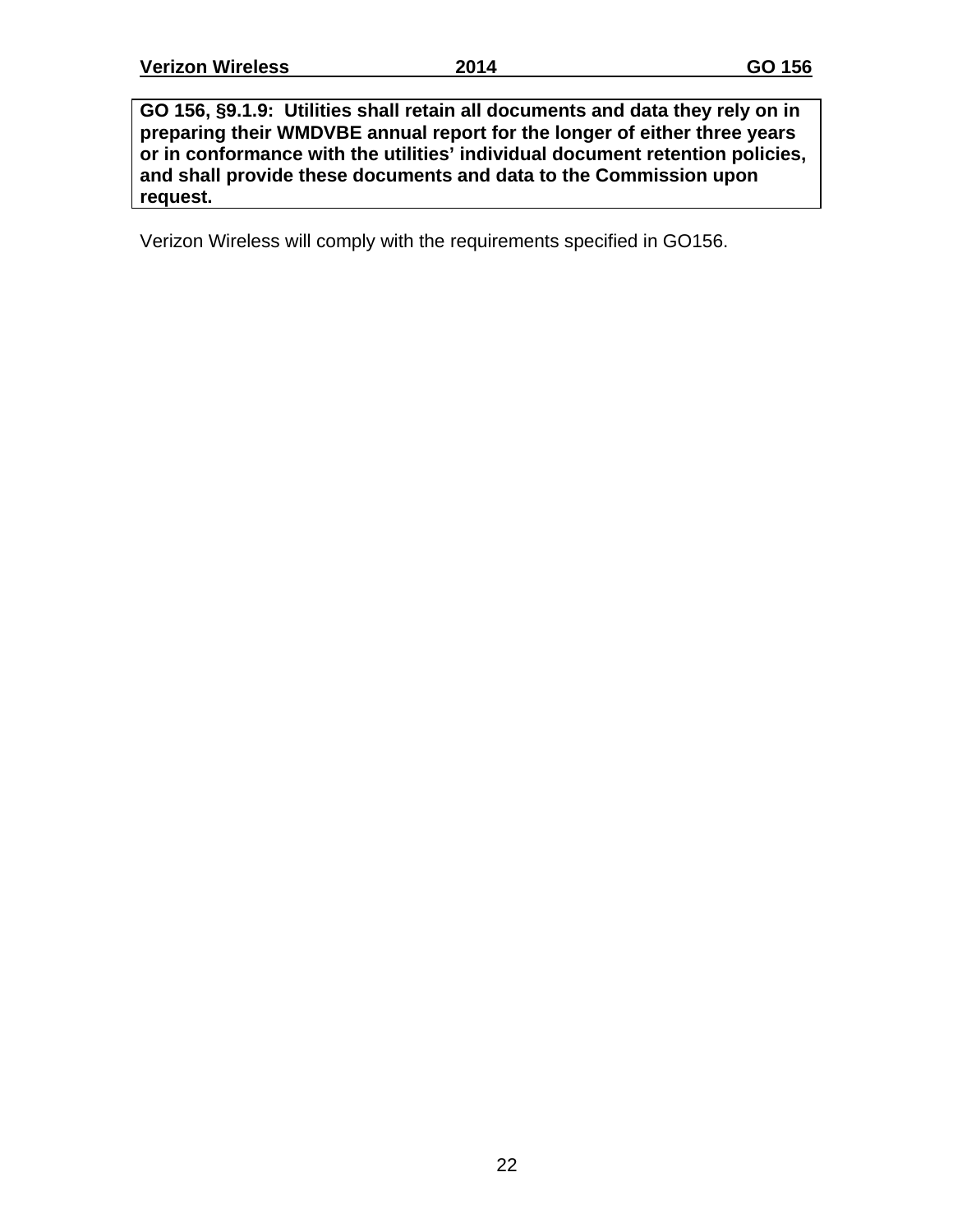**GO 156, §9.1.10a Each utility which elects to report fuel procurement separately must file with the Executive Director by March 1 of each year, beginning in 1991, a separate detailed and verifiable report on WMDVBE participation in fuel markets.** 

This section does not apply to Verizon.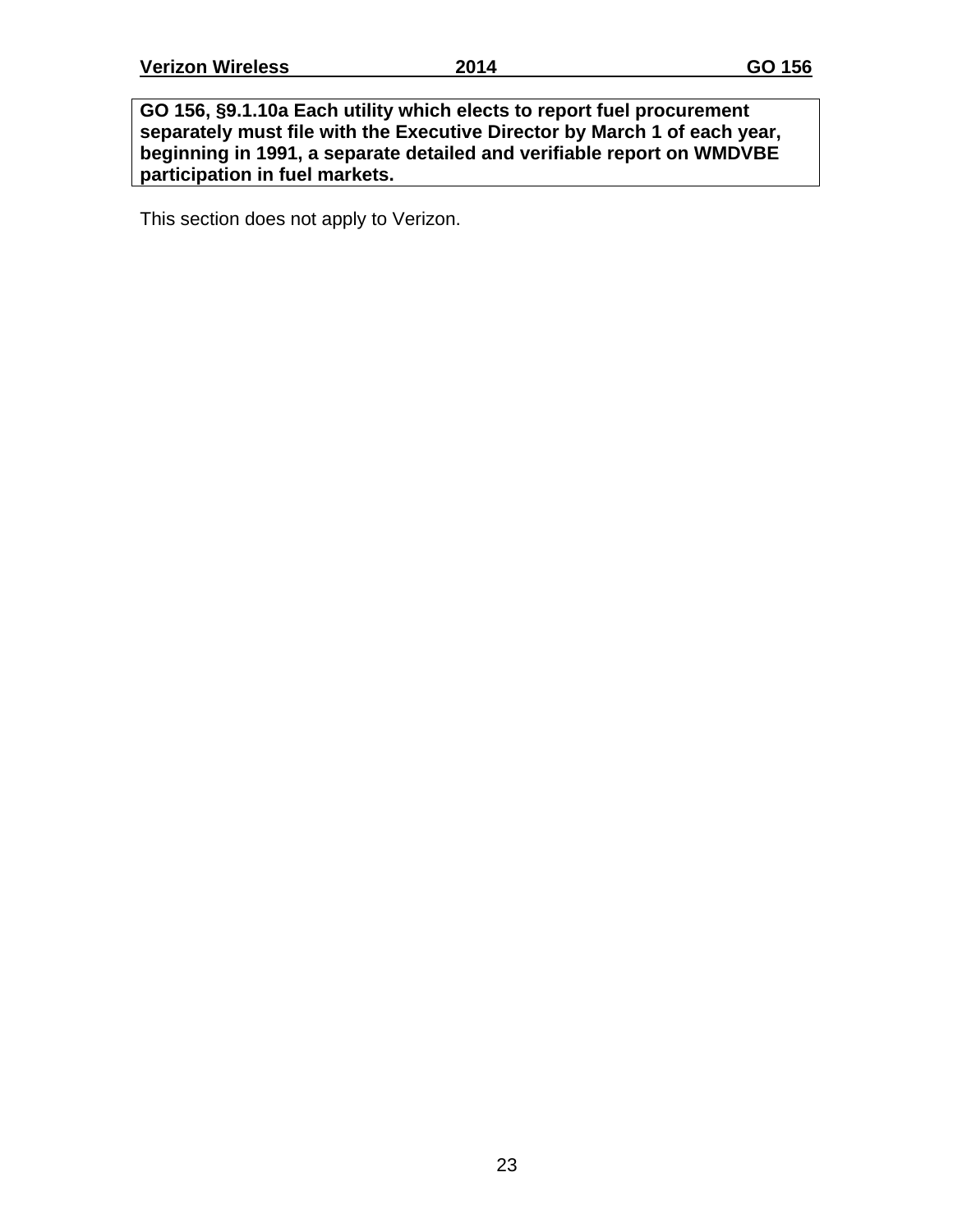**GO 156, §9.1.10b: Utilities shall summarize WMDVBE purchases and/or contracts in product and service categories that include renewable and nonrenewable energy, wireless communications, broadband, smart grid, and rail projects, in addition to their current reporting categories. Utilities have discretion to segregate overlapped dollars.**

The WBE, MBE, and DVBE summary of purchases in the product and service categories indicated above are depicted in Verizon's Exhibit A.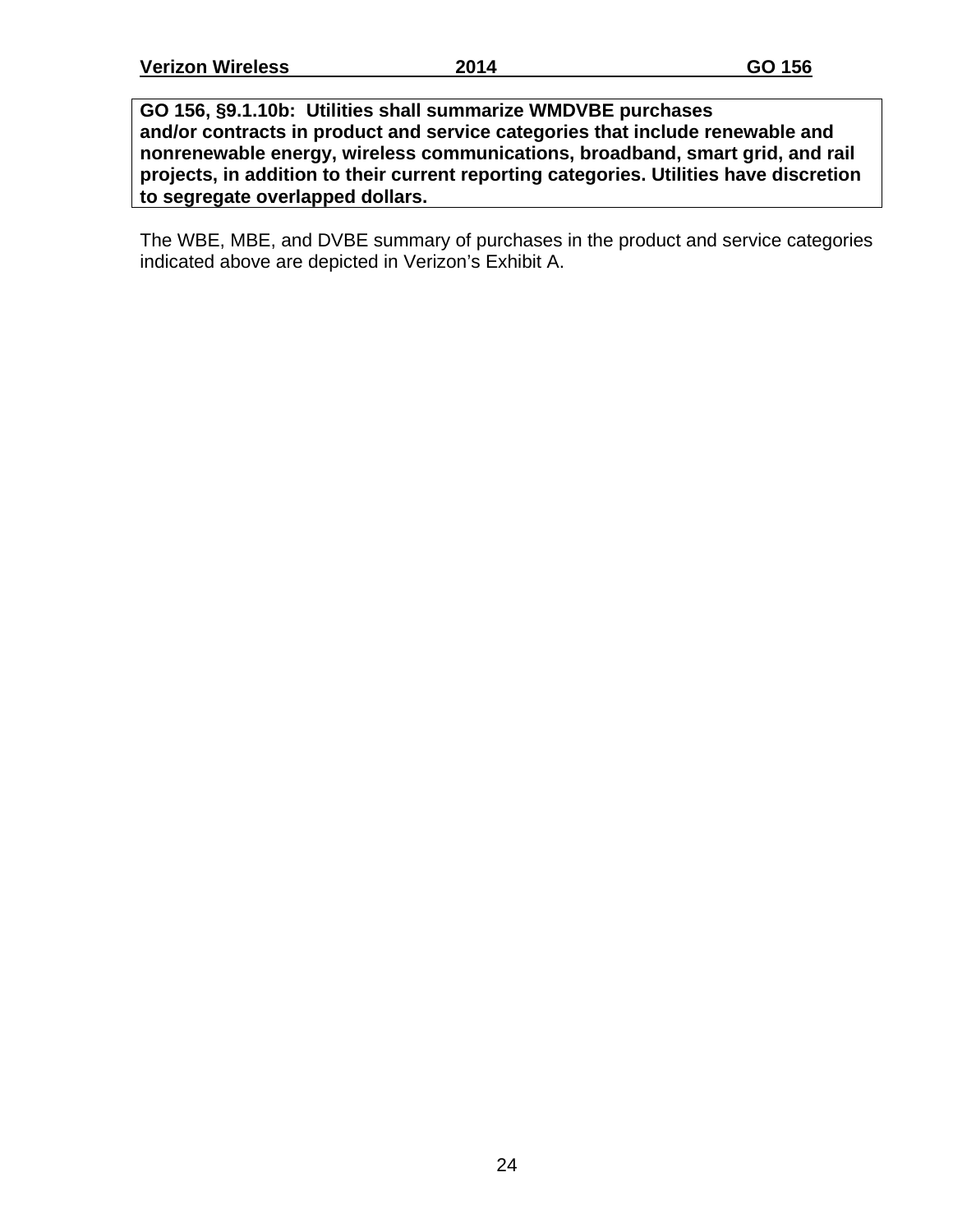Section 10 of GO 156 requires utilities to discuss their plans to increase spend in supplier diversity for the next reporting year. Verizon Wireless' plan is as follows:

**GO 156, §10.1.1: Short, mid and long terms goals by product and service category.** *EXHIBIT B.*

Exhibit B shows Verizon Wireless on track to meet the short, mid and long-term GO 156 goals as required by Section 8.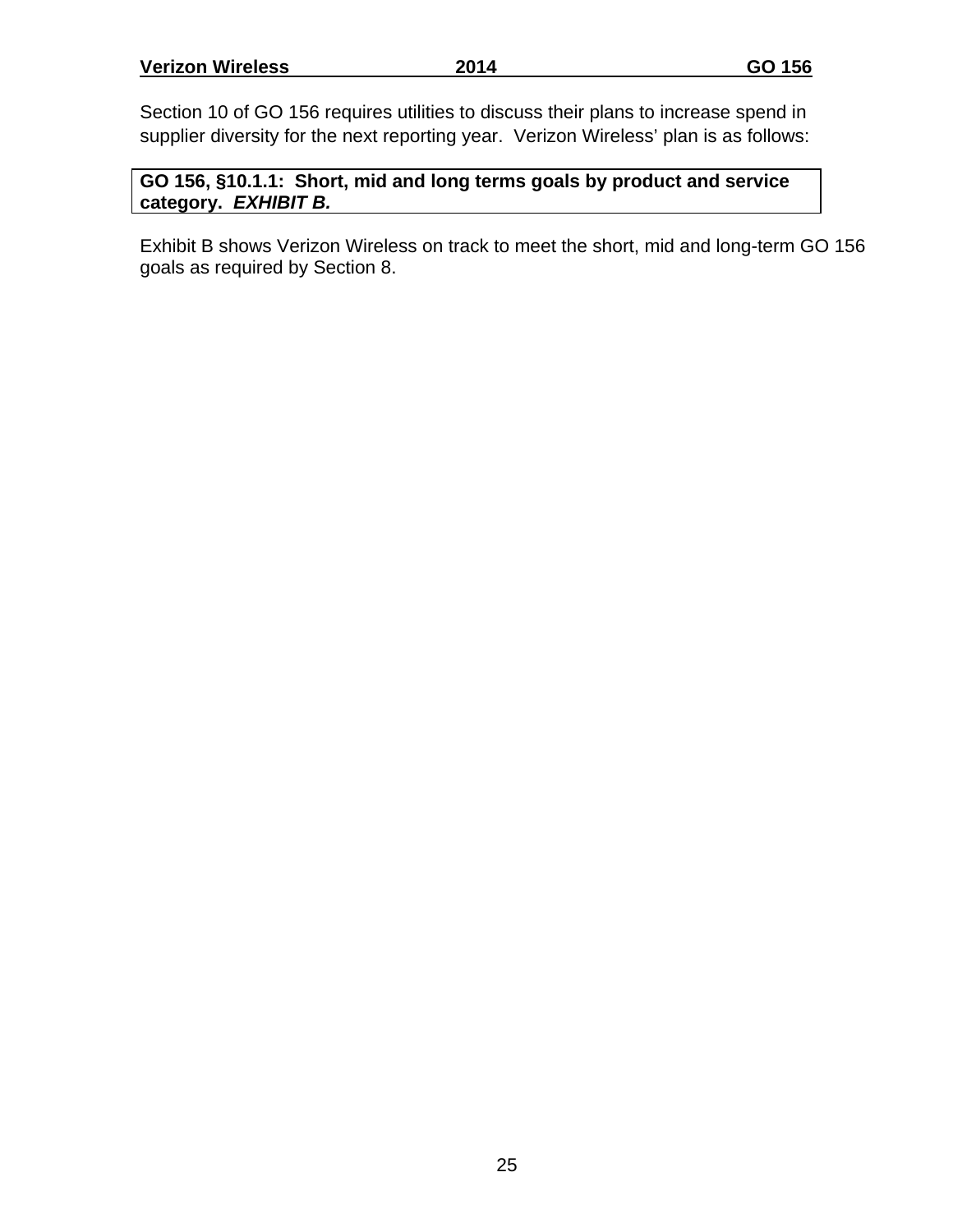**GO 156, §10.1.2: A description of WMDVBE program activities planned for the next calendar year (internal program activities).**

### **PLANNED WMDVBE PROGRAM ACTIVITIES FOR 2014**

Verizon Wireless will continue to make concerted efforts to strengthen its Supplier Diversity results:

### Internal Program Activities

Verizon Wireless will continue to implement its California Supplier Diversity program with an emphasis on objectives for all key products/services and continuous improvement across all business units. Verizon will also take additional steps to reach its goals, including:

### In reach and Awareness

- Analyze, develop and implement strategic plan to increase commitments to existing diverse suppliers and to provide opportunities for suppliers in low utilization areas.
- Develop and retain a pool of qualified certified suppliers to meet business needs of Verizon.
- Increase participation on cross functional teams for RFPs and contracts to drive inclusion of diverse suppliers in support of sourcing, commercial and federal sales teams.
- Actively include qualified diverse suppliers as subcontractors/ $2<sup>nd</sup>$  tier vendors in Verizon procurement opportunities.
- Analyze and increase utilization on non-traditional services such as legal, financial and investment management areas.
- Continue to strategically partner and collaborate with internal business units and suppliers to develop and implement strategies to increase diverse spend.
- Assess direct and indirect procurement opportunities and identify crucial RFPs with an impact on Verizon California and proactively work with the Cross-Functional Teams to emphasize key strategies.
- Partner with Sourcing and strategic prime suppliers to ensure multi-tier diversity inclusion.
- Continue to work with internal customer groups outside of the sourcing process whose functions impact use of key California suppliers. Ensure WMDVBEs are included in the competitive process for contract opportunities.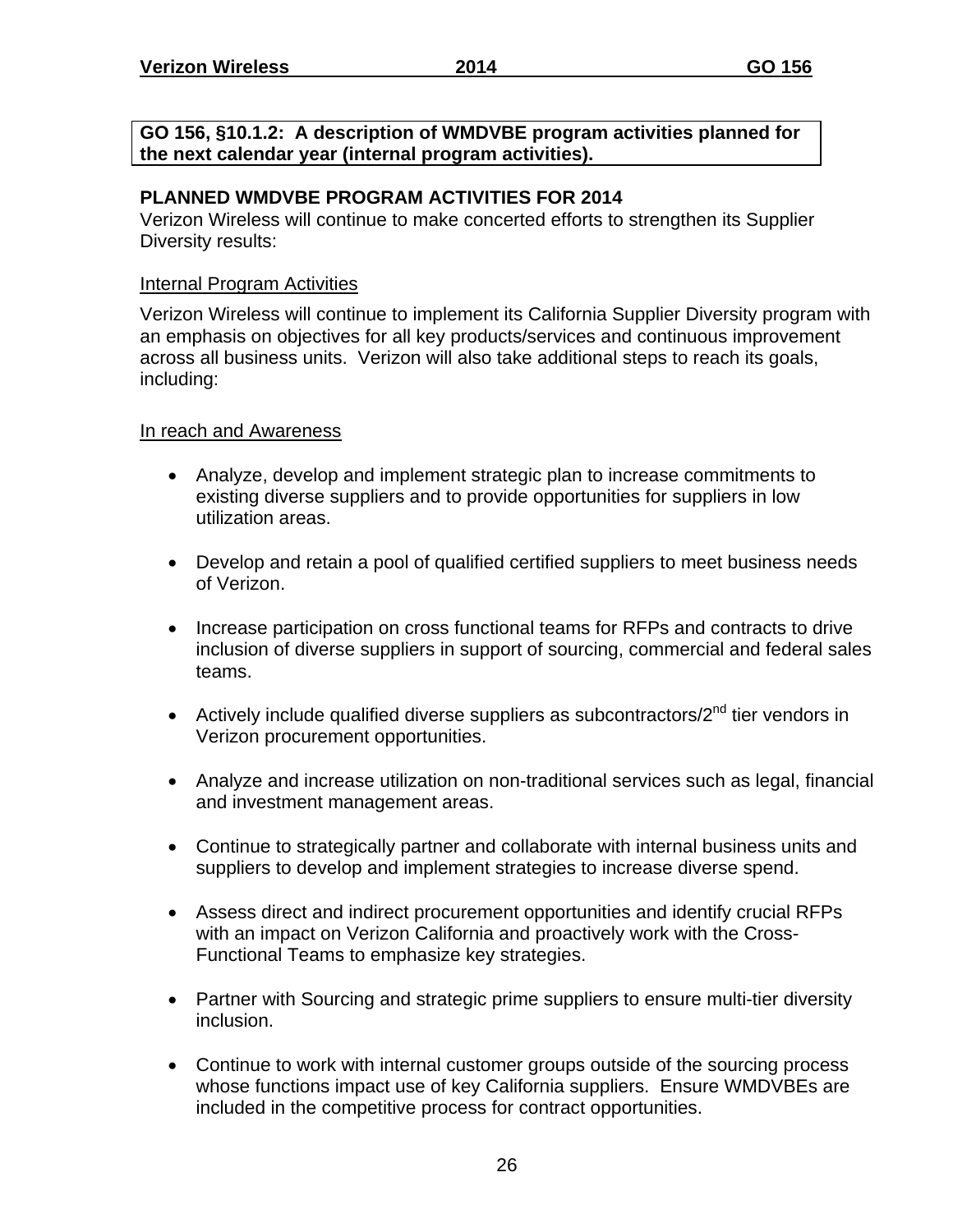- Communicate Verizon's short and long term supplier diversity related strategic directions to key internal stakeholders.
- Continue to educate, increase awareness and work closely with prime suppliers to ensure they meet their utilization requirements.
- Consistently monitor, review and analyze reports to track progress to ensure diversity initiatives are being executed.
- Conduct ongoing quantitative analysis of overall supplier diversity performance by internal business units.
- Continue to collaborate with minority and non-minority advocacy organizations and prime contractors to support doing business with and encourage economic development of minority, women-owned and disabled veteran suppliers and contractors.
- Support and mentor suppliers by nurturing their successes, providing favorable feedback, and suggest partnerships with organizations that are working to improve their opportunities.
- Encourage prime suppliers to diversify their own base of minority-owned suppliers and subcontractors, and develop relationships that would be mutually beneficial.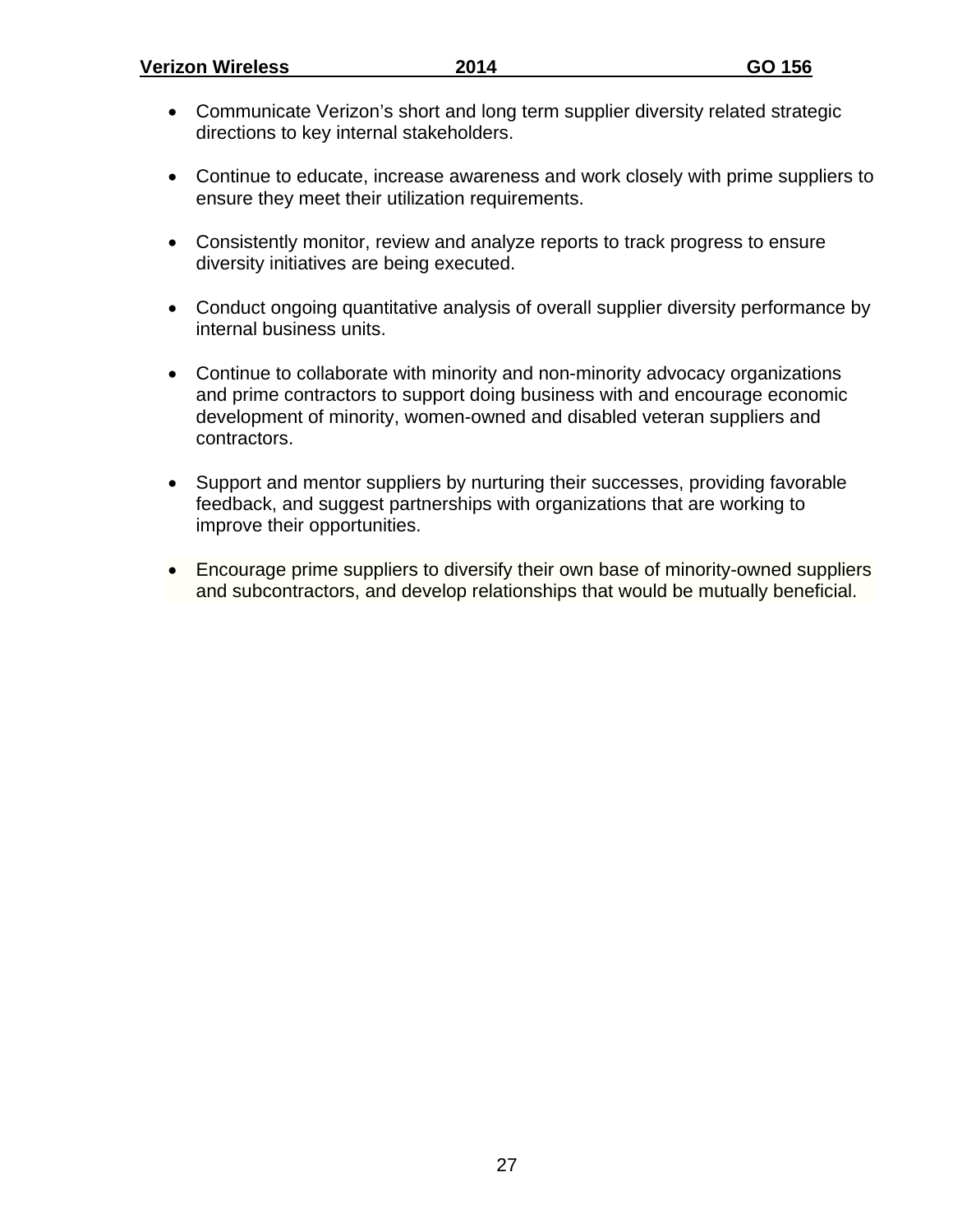### **GO 156, §10.1.2: A description of WMDVBE program activities planned for the next calendar year (external program activities).**

### External Program Activities

Verizon will continue to develop its Supplier Diversity program, with an emphasis on outreach to supplier community, prime supplier awareness training, web-based tools to allow effective supplier access, and the development of best practices within our industry. Verizon will also closely monitor opportunities to increase spending results, to promote Supplier Diversity and to meet its goals, including:

### Outreach and Advocacy

- Provide guidance and training to Prime Suppliers on Tier Two Spend reporting.
- Partner with various Chambers of Commerce and business associations to conduct one-on-one meetings between WMDVBEs and Verizon Sourcing Process Leaders to discuss both current opportunities in California and general Verizon requirements for the applicable product or service.
- Lead, secure and maintain partnerships with prime suppliers to host Premier Supplier Academy informational and opportunity seminars.
- Host Verizon Premier Supplier Academy and Diversity Fairs with focus on the strategic procurement opportunities with greatest underutilization.
- Continue outreach to WMDVBE's participating in Verizon's Premier Supplier Academy program to increase knowledge and competition among these suppliers.
- $\bullet$  Develop existing WMDVBEs for  $2^{nd}$  tier strategic opportunities.
- Encourage diverse suppliers to achieve and maintain certifications and to enter and update their profiles on our website registration database.
- Participate in local, regional and national Supplier Diversity events which include: conferences, forums, symposiums, trade fair workshops and panels.
- Continue to actively partner with the CPUC, Joint Utilities, Elite Service Disabled Veteran Owned Businesses (SDVOB), DVBE Alliance and various chamber organizations to build awareness of Verizon's procurement requirements.
- Monitor results and work closely with prime suppliers to ensure that they meet their  $2^{nd}$  tier utilization requirements and review and expand areas of opportunity for diverse spend.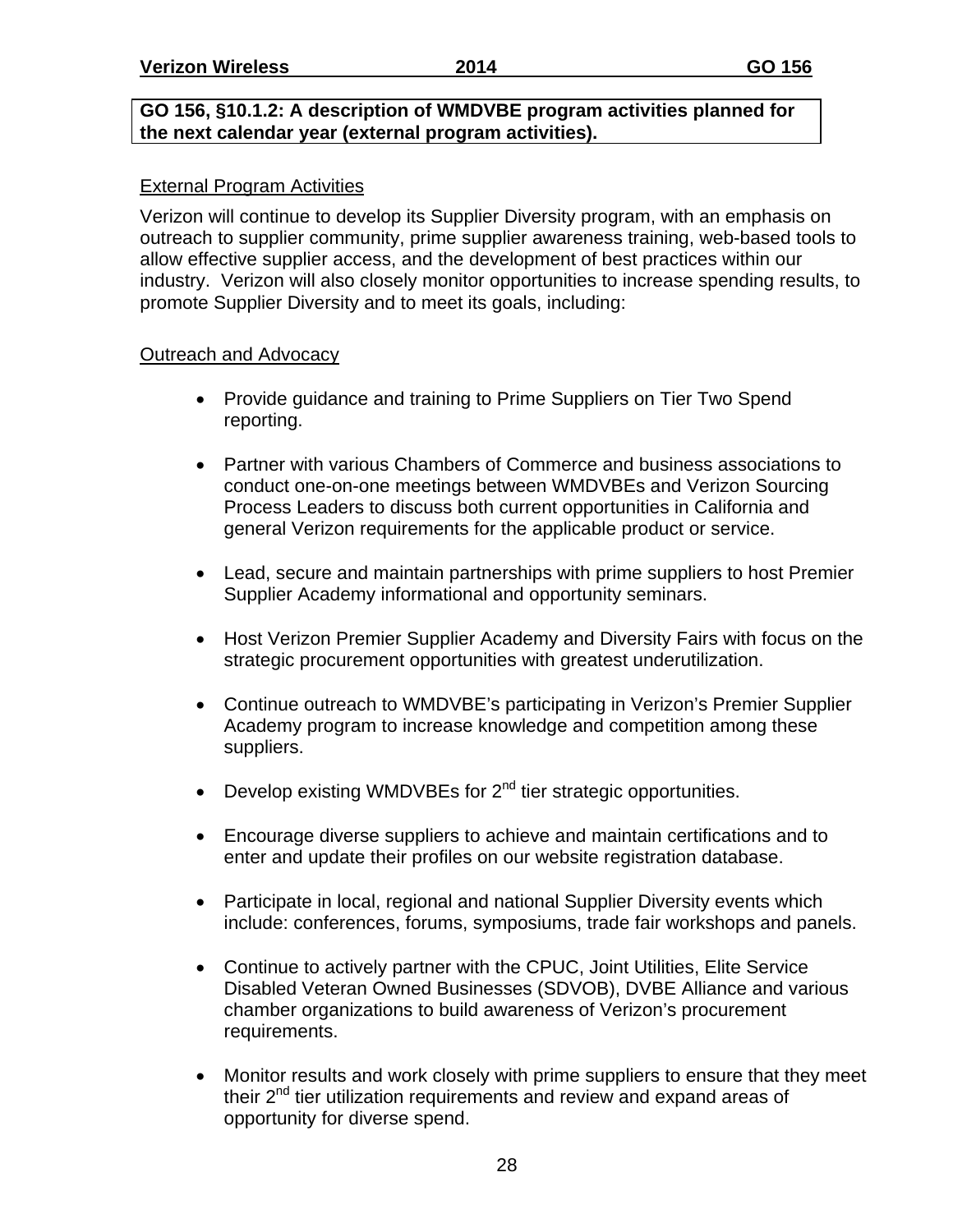#### **Verizon Wireless 2014 GO 156**

- Continue to invest in and partner with California minority business associations to provide their members with technical assistance programs.
- Maintain active membership in supplier diversity organizations and various associations.
- Support efforts of chambers, associations and advocacy organizations that support supplier development.
- Highlight program success and communicate areas of opportunities to diverse supplier community.
- Identify existing suppliers that have not obtained Third Party certification and encourage certification.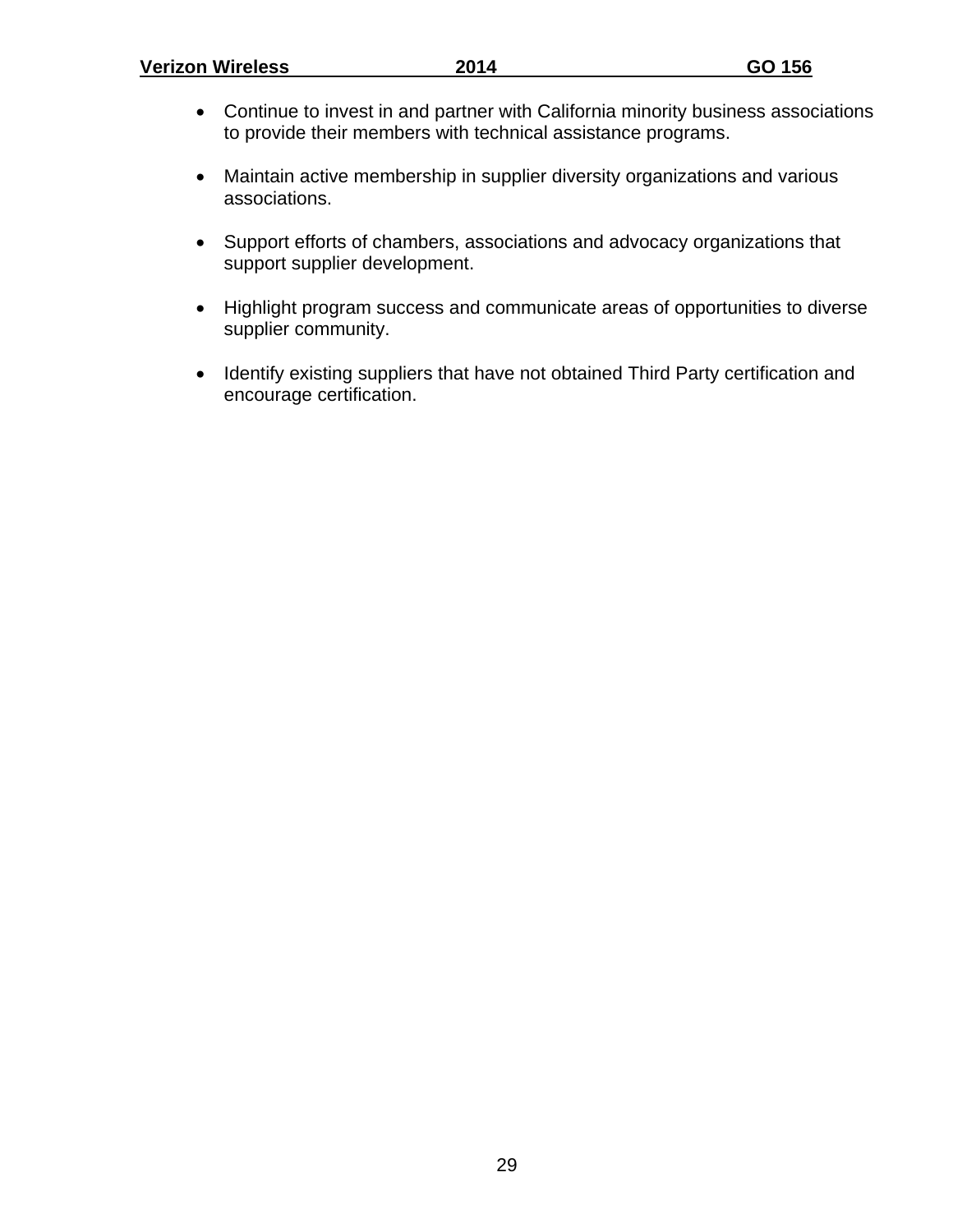**GO 156, §10.1.3: Plans for recruiting WMDVBE suppliers of products or services where WMDVBE utilization has been low, such as legal and financial services, fuel procurement, and areas that are considered highly technical in nature.**

- Verizon will continue to participate in relevant forums throughout the state in order to identify diverse suppliers in these areas.
- Verizon will continue to benchmark with other utilities to identify diverse suppliers in low utilization areas.
- Verizon will continue to work with prime suppliers in such areas as logistics, fiber optic cable cutting, and real estate services to encourage use of WMDVBEs.
- Verizon will work within the industry to continue to develop best practices for developing sustainable supplier diversity growth.
- Verizon will utilize the numerous diverse databases for sourcing.
- Verizon will continue to focus on recruiting, identifying and positioning DVBE suppliers for key RFP opportunities.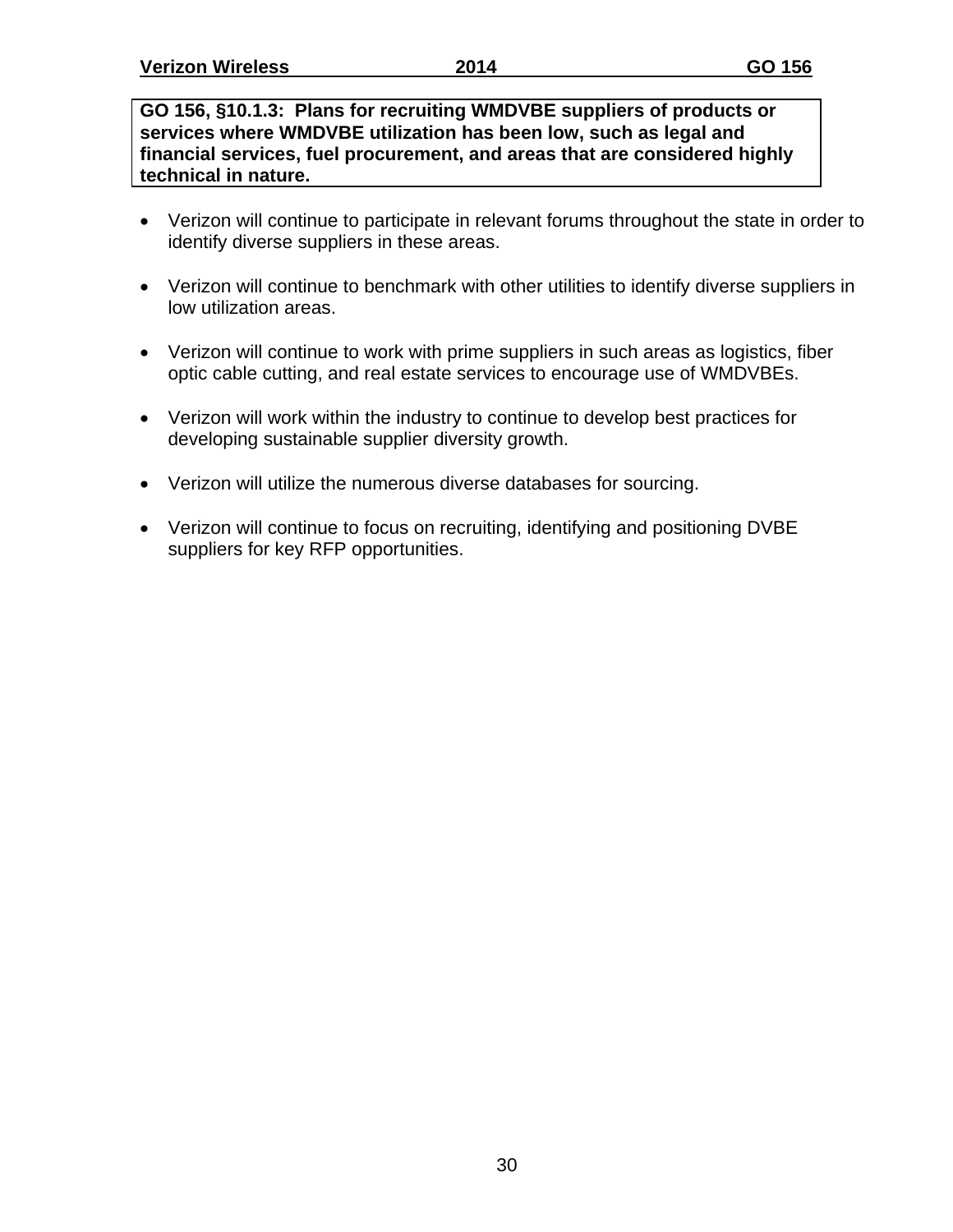**GO 156, §10.1.4: Plans for seeking and/or recruiting WMDVBE suppliers of products or services in any "excluded category" of products or services which has been removed from the procurement dollar base used to set goals because of the established unavailability of WMDVBE suppliers.**

The CPUC issued Decision 05-11-024 on November 13, 2005 in which it eliminated the use of exclusions in reporting diversity procurement results. Verizon Wireless has not used exclusions in providing this report.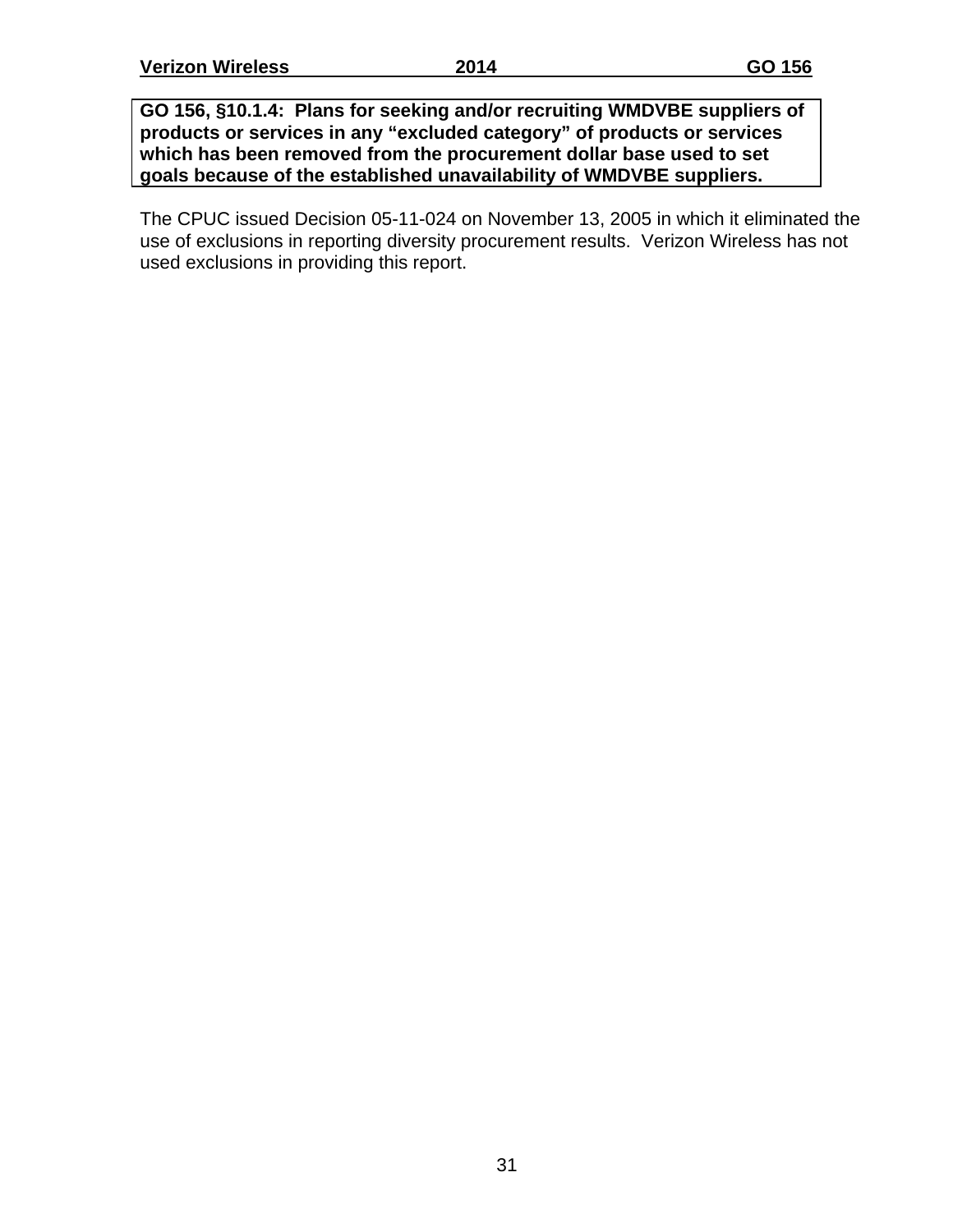**GO 156, §10.1.5: Plans for encouraging both prime contractors and grantees to engage WMDVBE in subcontracts in all categories that provide subcontracting opportunities.**

Guidelines for utilization of WMDVBE subcontractors by non-WMDVBE First Tier suppliers are included in each RFP. As part of their response to Verizon RFPs, prime suppliers are required to include their WMDVBE utilization plan. In addition, Verizon contracts include a diverse spend target. The plan requires a list of specific WMDVBEs to be utilized as well as projected dollars or percentage of work they will receive. Audits are periodically conducted to assure contract compliance. Prime suppliers are required to report their WMDVBE subcontracting activity to Verizon on a quarterly basis. The Strategic Sourcing and Supplier Diversity organizations are responsible for tracking this information.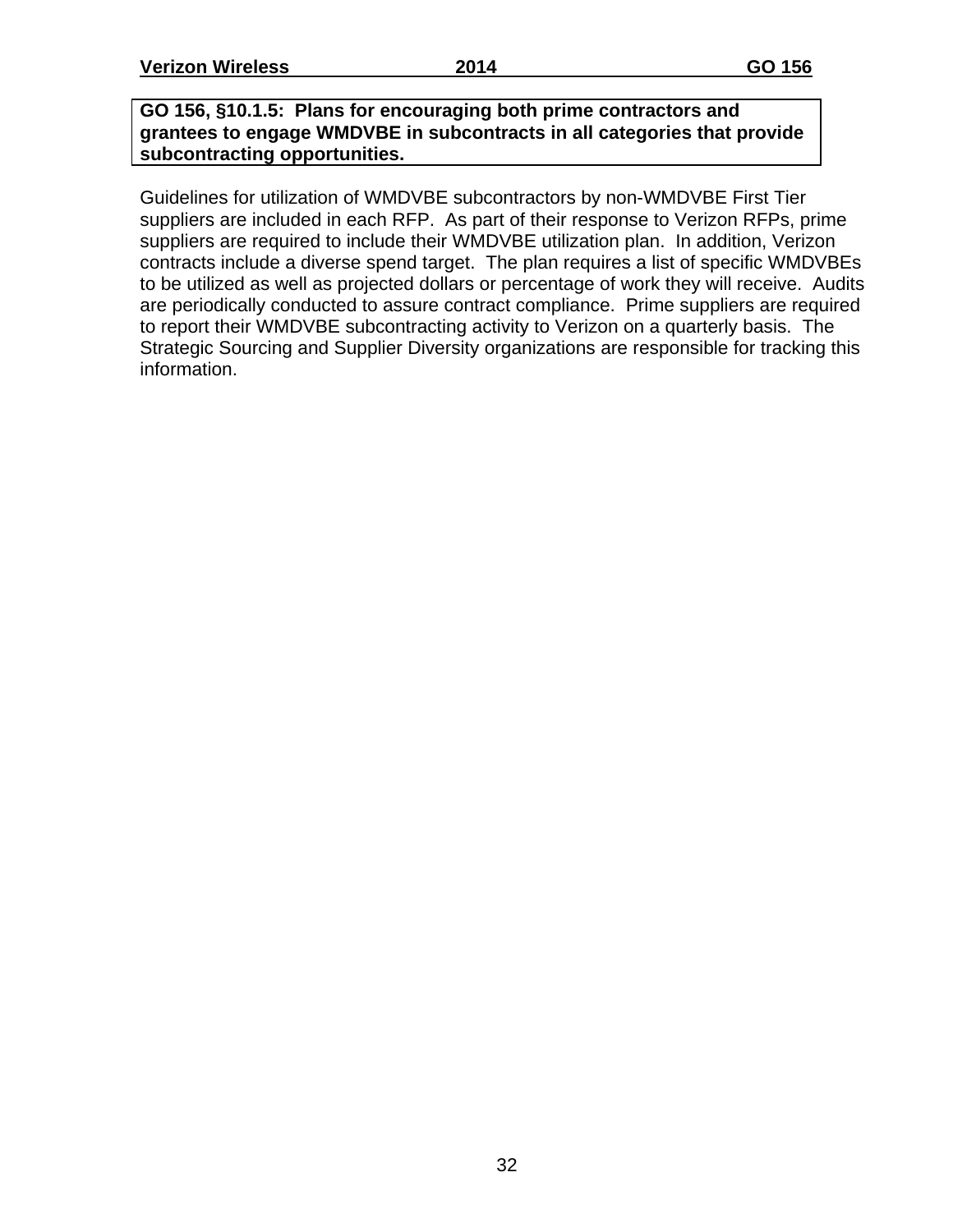## **GO 156, §10.1.6: Plans for complying with WMDVBE program guidelines.**

Verizon Wireless will comply with the General Order 156 program guidelines.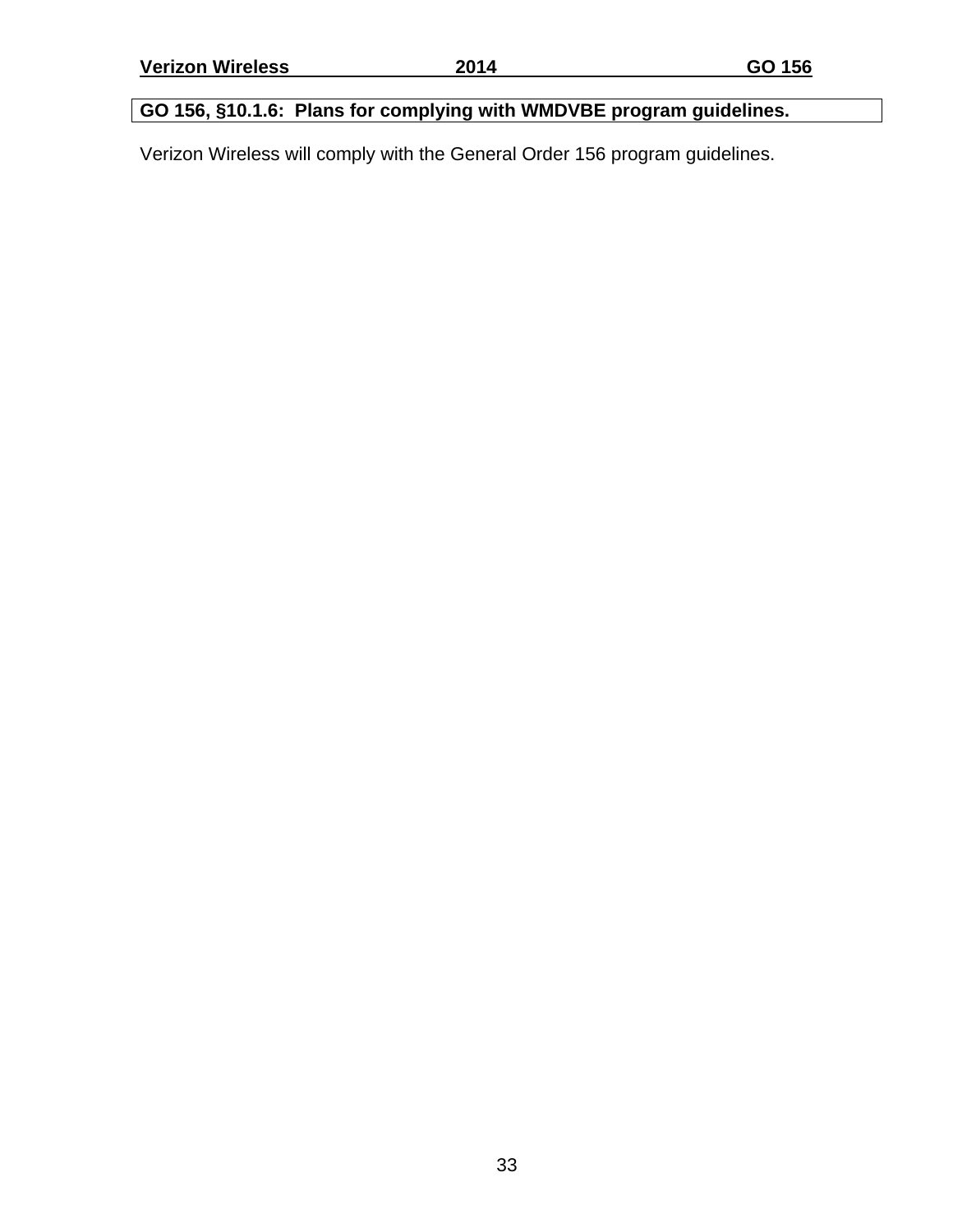#### **veri** onwireless N

#### **Exhibit A**

#### **Product/Service Detail**

|           |                                           |               |                         |                |                      |            |           | Period Reporting: January 2014 thru December 2014 |           |                |                                 |                |                       |                |                       |                  |             |                       |                       |                                   |
|-----------|-------------------------------------------|---------------|-------------------------|----------------|----------------------|------------|-----------|---------------------------------------------------|-----------|----------------|---------------------------------|----------------|-----------------------|----------------|-----------------------|------------------|-------------|-----------------------|-----------------------|-----------------------------------|
|           |                                           |               | <b>African American</b> |                | Asian-Pacific        |            |           | <b>Native American</b>                            |           | Hispanic       | <b>Not Identified by Ethnic</b> |                | Men                   | Women          | <b>MBE</b>            | <b>WBE</b>       | <b>DVBE</b> | <b>MWDVBE</b>         |                       | <b>Total Company</b>              |
| ខ្លី ខ្លី | <b>Product/ Service Description</b>       |               | Male                    | Female         | Male                 | Female     | Male      | Female                                            | Male      | Female         | Male                            | Female         | Total<br>Male         |                | €<br>ت                |                  |             |                       | - 具角 画类的              | 2014 Total Company<br>Procurement |
|           | 27 Printing, Publishing                   | S.            |                         |                |                      |            |           |                                                   |           |                |                                 |                |                       |                |                       | 9.855.17         |             | 9.855.17              | 29.498.261            | 39.353.438                        |
|           | and Allied Industries                     |               | $0.00^{\circ}$          | 0.00           | 0.00%                | 0.00%      | 0.00%     | 0.00                                              | 0.00%     | 0.00%          | $0.00^{\circ}$                  | 0.009          | 0.00%                 | $0.00^{\circ}$ | 0.00%                 | 25.04%           | 0.009       | 25.04                 | 74.96                 | 100.00%                           |
|           | <b>73 Business</b>                        |               | 6.292.298               | 3.037.873      | 26.094.449           | 41.463.180 | 1.872.274 |                                                   | 556.892   | 9.295.367      |                                 |                | 34.815.913            | 53.796.420     | 88.612.333            | 41.409.468       | 2.207.425   | 132.229.226           | 625.779.278           | 758.008.504                       |
|           | Services                                  |               | 0.83%                   | $0.40^{\circ}$ | 3.44%                | 5.47%      | 0.25%     | $0.00^{\circ}$                                    | 0.07%     | 1.23%          | 0.00                            | 0.009          | 4.59%                 | 7.10%          | 11.69%                | 5.46             | 0.29%       | 17.44%                | 82.56%                | 100.00%                           |
|           | 55 Automotive Dealers                     |               |                         |                |                      |            |           |                                                   |           |                |                                 |                |                       |                |                       |                  |             |                       | 133,450               | 133,450                           |
|           | and Gas Service Stations                  | %             | 0.00%                   | $0.00^{\circ}$ | 0.00%                | 0.00%      | 0.00%     | $0.00^{\circ}$                                    | 0.00%     | 0.00%          | 0.00%                           | 0.00%          | 0.00%                 | 0.00%          | 0.00%                 | $0.00^{\circ}$   | 0.00%       | 0.00%                 | 100.00%               | 100.00%                           |
|           | 35 Industrial.Commercial Machinery        | $\mathbb{S}$  | 25.273                  |                |                      |            |           |                                                   |           |                |                                 |                | 25.273                |                | 25.273                | 1.574.083        |             | 1.599.356             | 99.576.520            | 101,175,876                       |
|           | and Computer Equipment                    |               | 0.02%                   | $0.00^{\circ}$ | 0.00%                | 0.00%      | 0.00%     | $0.00^{\circ}$                                    | $0.00\%$  | 0.00%          | $0.00\%$                        | 0.00%          | 0.029                 | 0.00%          | 0.02%                 | $1.56^{\circ}$   | 0.00%       | 1.58%                 | 98.42%<br>266.002.835 | 100.00%                           |
|           | 48 Communications                         |               | 0.00%                   |                | 294.914.816<br>52.56 |            |           |                                                   |           | 2.375<br>0.00% |                                 |                | 294.914.816<br>52.56% | 2.375          | 294.917.191<br>52.56% | 167.375<br>0.03% |             | 295.084.566<br>52.59% | 47.41%                | 561,087,401<br>100.00%            |
|           |                                           |               |                         | $0.00^{\circ}$ |                      | 0.00       | 0.00%     |                                                   | 0.00%     |                | 0.00%                           | 0.00%          |                       | 0.00%          |                       |                  | 0.00%       |                       |                       |                                   |
|           | 59 Misc Retail                            | $^{\circ}$    | 0.00%                   | $0.00^{\circ}$ | 0.00                 | 0.00%      | 0.00%     | $0.00^{\circ}$                                    | 0.00%     | 0.00%          | 0.00%                           | 0.00%          | 0.00%                 | 0.00%          | 0.00%                 | 11,442<br>0.43%  | 0.00%       | 11,442<br>0.43%       | 2.652.482<br>99.57%   | 2,663,924<br>100.00%              |
|           | 16 Heavy Construction other than          | $\sqrt{2}$    |                         |                |                      |            |           |                                                   |           |                |                                 |                |                       |                |                       | 28.163           |             | 28.163                | 4.046.730             | 4.074.893                         |
|           | <b>Building Const Contractors</b>         | %             | 0.00%                   | $0.00^{\circ}$ | 0.00%                | 0.00%      | 0.00%     | $0.00^{\circ}$                                    | 0.00%     | 0.00%          | 0.00%                           | $0.00^{\circ}$ | 0.00%                 | 0.00%          | 0.00%                 | 0.69%            | 0.009       | 0.69%                 | 99.31%                | 100.00%                           |
|           | 17 Construction Special Trade             | $\sqrt{s}$    |                         |                |                      |            |           |                                                   |           |                |                                 |                |                       |                |                       | 7,802            |             | 7,802                 | 3,976,011             | 3,983,813                         |
|           | Contractors                               |               | 0.00%                   | $0.00^{\circ}$ | $0.00^{\circ}$       | 0.00%      | 0.00%     | $0.00^{\circ}$                                    | $0.00\%$  | 0.00%          | 0.00%                           | 0.00%          | 0.00%                 | 0.00%          | $0.00\%$              | $0.20^{\circ}$   | 0.00%       | $0.20^{\circ}$        | 99.80%                | 100.00%                           |
|           | 65 Real Estate                            |               |                         |                | 12.996.938           |            |           |                                                   | 5.100.004 | 8.040          |                                 |                | 18.096.941            | 8.040          | 18.104.981            | 11.028.660       | 21.777      | 29.155.419            | 317,572,457           | 346,727,876                       |
|           |                                           |               | 0.00%                   | $0.00^{\circ}$ | 3.75%                | 0.00%      | 0.00%     | 0.00                                              | 1.47%     | 0.00%          | 0.00%                           | 0.00%          | 5.22%                 | 0.00%          | 5.22%                 | $3.18^{\circ}$   | 0.00%       | 8.41%                 | 91.59%                | 100.00%                           |
|           | 15 Building Construction General          |               |                         |                |                      |            |           |                                                   |           |                |                                 |                |                       |                |                       |                  |             |                       |                       |                                   |
|           | <b>Contractors and Operative Builders</b> | $O_{\Lambda}$ | 0.00%                   | $0.00^{\circ}$ | 0.00%                | 0.00%      | 0.00%     | 0.00                                              | 0.00%     | 0.00%          | 0.00%                           | 0.00%          | $0.00^{\circ}$        | 0.00%          | 0.00%                 | $0.00^{\circ}$   | 0.009       | 0.00                  | 0.00%                 | 0.00%                             |
|           | <b>86 Electronic Components except</b>    |               | 362,708                 |                | 2,999,164            | 900.000    |           |                                                   | 619.438   | 290.605        |                                 |                | 3.981.309             | 1,190,605      | 5.171.914             | 11,196,351       |             | 16.368.265            | 411,453,762           | 427,822,027                       |
|           | for Computer Equipment                    |               | 0.08%                   | $0.00^{\circ}$ |                      | 0.21%      | 0.00%     | 0.00'                                             | 0.14%     | 0.07%          | 0.00%                           | 0.00%          | 0.93%                 | 0.28%          | 1.21%                 | 2.62°            | 0.00%       | 3.83%                 | 96.17                 | 100.00%                           |
|           | 47 Transportation Services                |               |                         |                |                      |            |           |                                                   |           |                |                                 |                |                       |                |                       |                  |             |                       |                       |                                   |
|           |                                           |               | 0.00%                   | $0.00^{\circ}$ | $0.00^{\circ}$       | 0.00%      | 0.00%     | 0.00                                              | $0.00\%$  | 0.00%          | 0.00%                           | 0.00%          | 0.00                  | 0.00%          | $0.00\%$              | $0.00^{\circ}$   | 0.00%       | $0.00^{\circ}$        | $0.00\%$              | 0.00%                             |
|           | 70 Hotels, Rooming Houses, Camps,         | S.            |                         |                |                      |            |           |                                                   |           |                |                                 |                |                       |                |                       |                  |             |                       |                       | 2,259                             |
|           | and Other Lodging                         | %             | 0.00%                   | $0.00^{\circ}$ | 0.00%                | 0.00%      | 0.00%     | 0.00                                              | 0.00%     | 0.00%          | $0.00\%$                        | 0.00%          | 0.00%                 | 0.00%          | 0.00%                 | $0.00^{\circ}$   | 0.00%       | 0.00%                 | 0.00%                 | 100.00%                           |
|           | 81 Legal Services                         |               |                         |                |                      |            |           |                                                   |           |                |                                 |                |                       |                |                       | 1.200            |             | 1.200                 | 2,114,087             | 2,115,287                         |
|           |                                           |               | 0.00%                   | $0.00^{\circ}$ | 0.00%                | 0.00%      | 0.00%     | $0.00^{\circ}$                                    | 0.00%     | 0.00%          | 0.00%                           | 0.00%          | $0.00^{\circ}$        | 0.009          | 0.00%                 | 0.06°            | 0.00%       | $0.06^{\circ}$        | 99.94%                | 100.00%                           |
|           | Total                                     |               | 6,680,278               | 3,037,873      | 337,005,367          | 42,363,180 | 1.872.274 |                                                   | 6,276,333 | 9,596,387      |                                 |                | 351,834,253           | 54,997,440     | 406,831,693           | 75,279,721       | 2,229,202   | 484,340,616           | 1,762,805,872         | 2,247,148,748                     |
|           |                                           |               | 0.30%                   | 0.14%          | 15.00%               | 1.89%      | 0.08%     | 0.00%                                             | 0.28%     | 0.43%          | 0.00%                           | 0.00%          | 15.66                 | 2.45%          | 18.10%                | 3.35%            | 0.13%       | 21.55%                | 78.45°                | 100.00%                           |